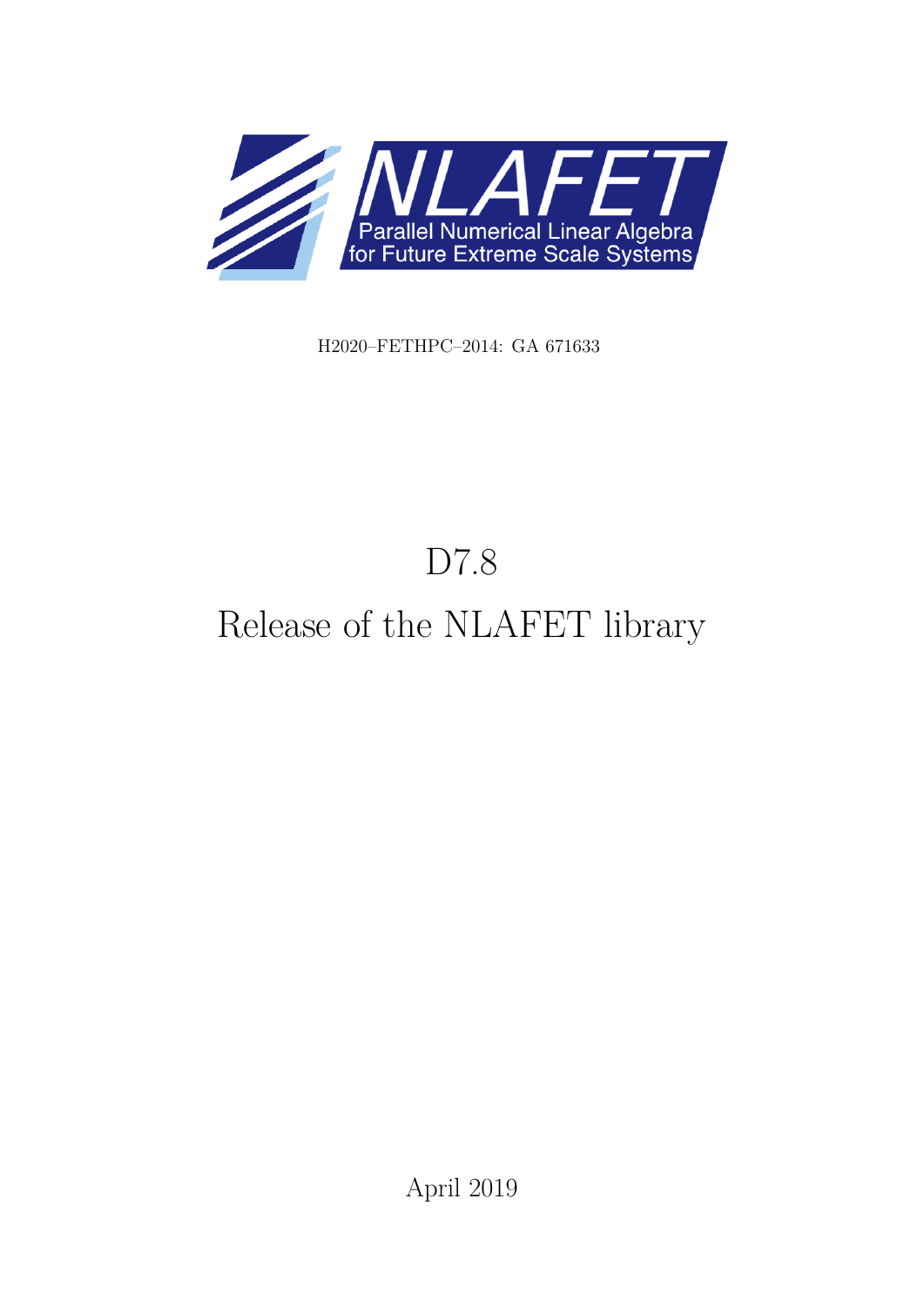#### Document information

| Scheduled delivery  | 2019-04-30 |
|---------------------|------------|
| Actual delivery     | 2019-04-29 |
| Version             | 2.0        |
| Responsible partner | UMU        |

Dissemination level

PU — Public

Revision history

| Date       | <b>Editor</b>  | <b>Status</b> | Ver.    | <b>Changes</b>                     |
|------------|----------------|---------------|---------|------------------------------------|
| 20/02/2019 | Bo Kågström    | Draft         | 0.1     | First layout of structure          |
| 27/03/2019 | UMU: BK and MM | Draft         | 0.1     | Draft of section 3: Dense eigenva- |
|            |                |               |         | lue problems—tools and solvers     |
| 03/04/2019 | BK             | Draft         | 0.1     | Drafts and updates of contributi-  |
|            |                |               |         | ons from INRIA (Sec 5), STFC       |
|            |                |               |         | (Sec 4) and UMU (Sec 3, Sec $6 +$  |
|            |                |               |         | Intro etc)                         |
| 23/04/2019 | BK             | Draft         | $0.2\,$ | Further updates of partner contri- |
|            |                |               |         | butions                            |
| 29/04/2019 | Bo Kågström    | Final         | 2.0     | Revised for submission             |

# $AUTHOR(S)$

- Bo Kågström, Mirko Myllykoski, Lars Karlsson, and Carl Christian Kjelgaard Mikkelsen, UMU.
- Sébastien Cayrols, Iain Duff, Florent Lopez, and Stojce Nakov, STFC.
- Srikara Pranesh, David Stevens and Jack Dongarra, UNIMAN.
- Simplice Donfack, Laura Grigori, and Olivier Tissot, INRIA.

Internal reviewers

• Authors from the list above have also reviewed parts of the different drafts.

#### CONTRIBUTORS

Besides the authors of this report, the following members of the NLAFET Team have made important contributions to the software presented and available at GitHub/NLAFET:

• Björn Adlerborn, Mahmoud Eljammaly, and Angelika Schwarz, UMU.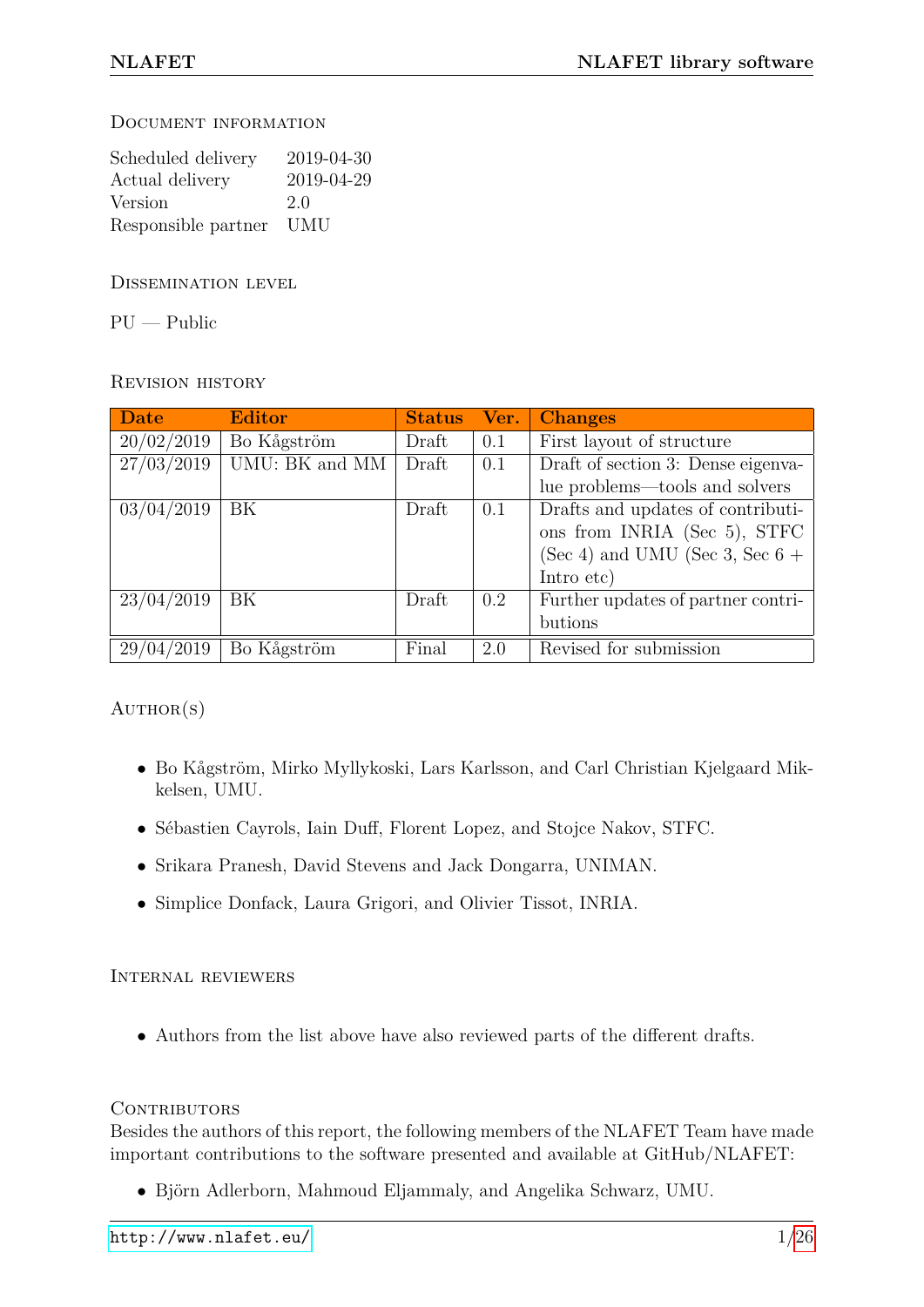- Jonathan Hogg, STFC.
- Mawussi Zounon, NAG.
- Alan Ayala, INRIA.

We also recognize important contributions by the following collaboration partners.

- The Innovative Computing Laboratory (ICL), the University of Tennessee.
- Jim Demmel at the University of California Berkeley.

#### **COPYRIGHT**

This work is C by the NLAFET Consortium, 2015–2019. Its duplication is allowed only for personal, educational, or research uses.

#### **ACKNOWLEDGEMENTS**

This project has received funding from the *European Union's Horizon 2020 research and innovation programme* under the grant agreement number 671633.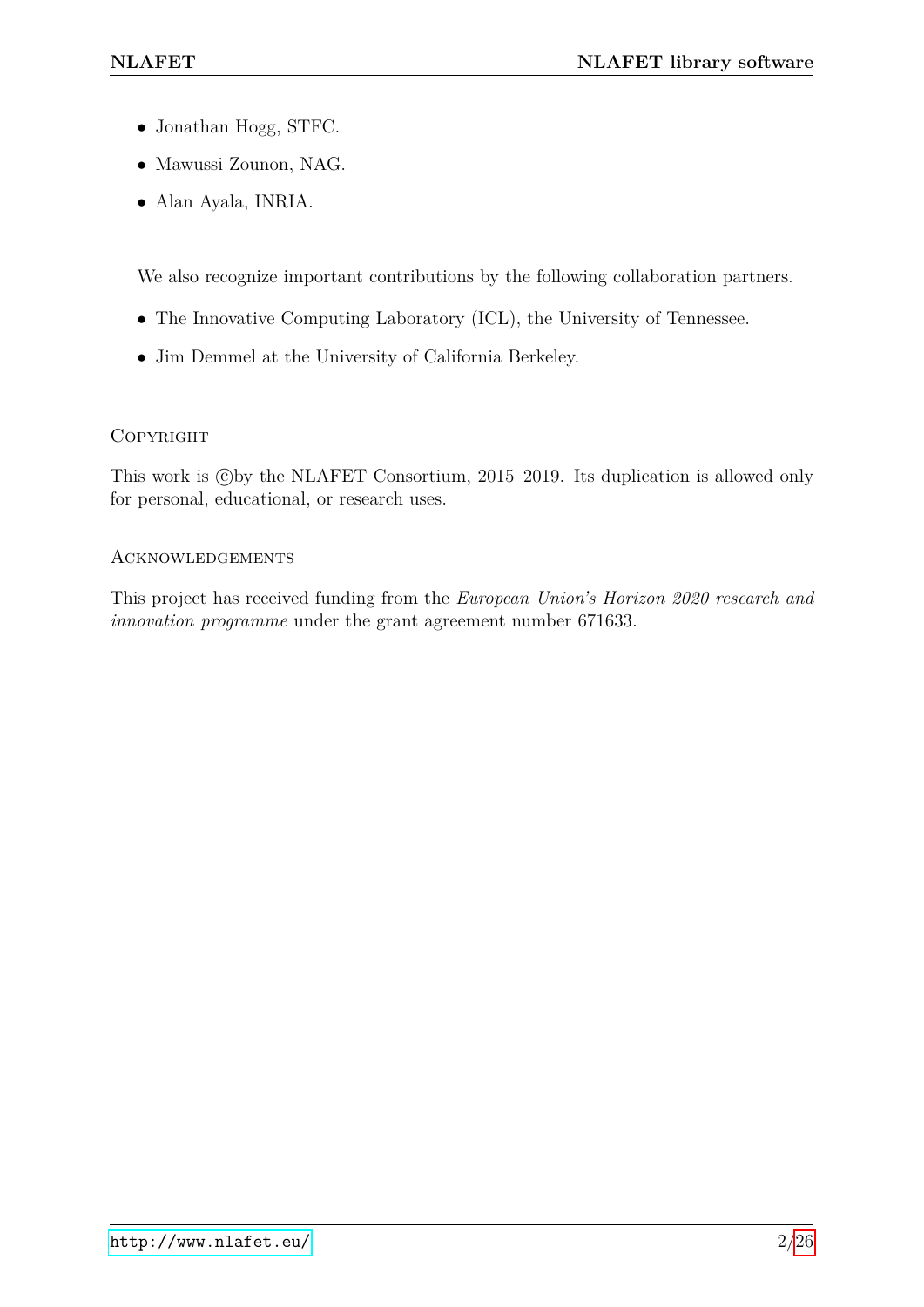# **Table of Contents**

| $\mathbf{1}$   | Introduction<br>1.1                                                                                                                                                                                                           | $\overline{4}$<br>$\overline{4}$                                              |
|----------------|-------------------------------------------------------------------------------------------------------------------------------------------------------------------------------------------------------------------------------|-------------------------------------------------------------------------------|
| $\mathbf{2}$   | Dense factorizations and solvers<br>2.1<br><b>BBLAS</b><br>2.1.1<br>2.1.2<br>plasma and PlaStar<br>2.2                                                                                                                        | $\overline{5}$<br>$\overline{5}$<br>$\overline{5}$<br>$\boldsymbol{6}$<br>6   |
| 3              | Dense eigenvalue problems—tools and solvers<br>3.1<br>3.2<br>3.2.1<br>3.2.2<br>3.2.3<br>Usage<br>3.2.4<br>3.2.5<br>3.2.6<br>Test program and an example $\ldots \ldots \ldots \ldots \ldots \ldots \ldots$<br>3.2.7           | $\overline{7}$<br>$\overline{7}$<br>8<br>9<br>9<br>10<br>11<br>13<br>13<br>15 |
| $\overline{4}$ | Sparse direct factorizations and solvers<br>4.1<br>4.2<br>4.3<br>4.4                                                                                                                                                          | 16<br>16<br>17<br>17<br>19                                                    |
| $\bf{5}$       | Communication optimal algorithms for iterative methods<br>preAlps library $\ldots \ldots \ldots \ldots \ldots \ldots \ldots \ldots \ldots \ldots \ldots \ldots$<br>5.1                                                        | 19<br>19                                                                      |
| 6              | Cross-cutting tools<br>The experimental PCP runtime library $\dots \dots \dots \dots \dots \dots \dots \dots$<br>6.1<br>6.2                                                                                                   | 21<br>21<br>23                                                                |
| 7              | Summary and future contributions                                                                                                                                                                                              | 23                                                                            |
|                | <b>List of Tables</b>                                                                                                                                                                                                         |                                                                               |
|                | NLAFET GitHub public repositories<br>1<br>.<br>$\overline{2}$<br>Current status of the StarNEig library for standard eigenvalue problems.<br>3<br>Current status of the StarNEig library for generalized eigenvalue problems. | $\overline{5}$<br>9<br>9                                                      |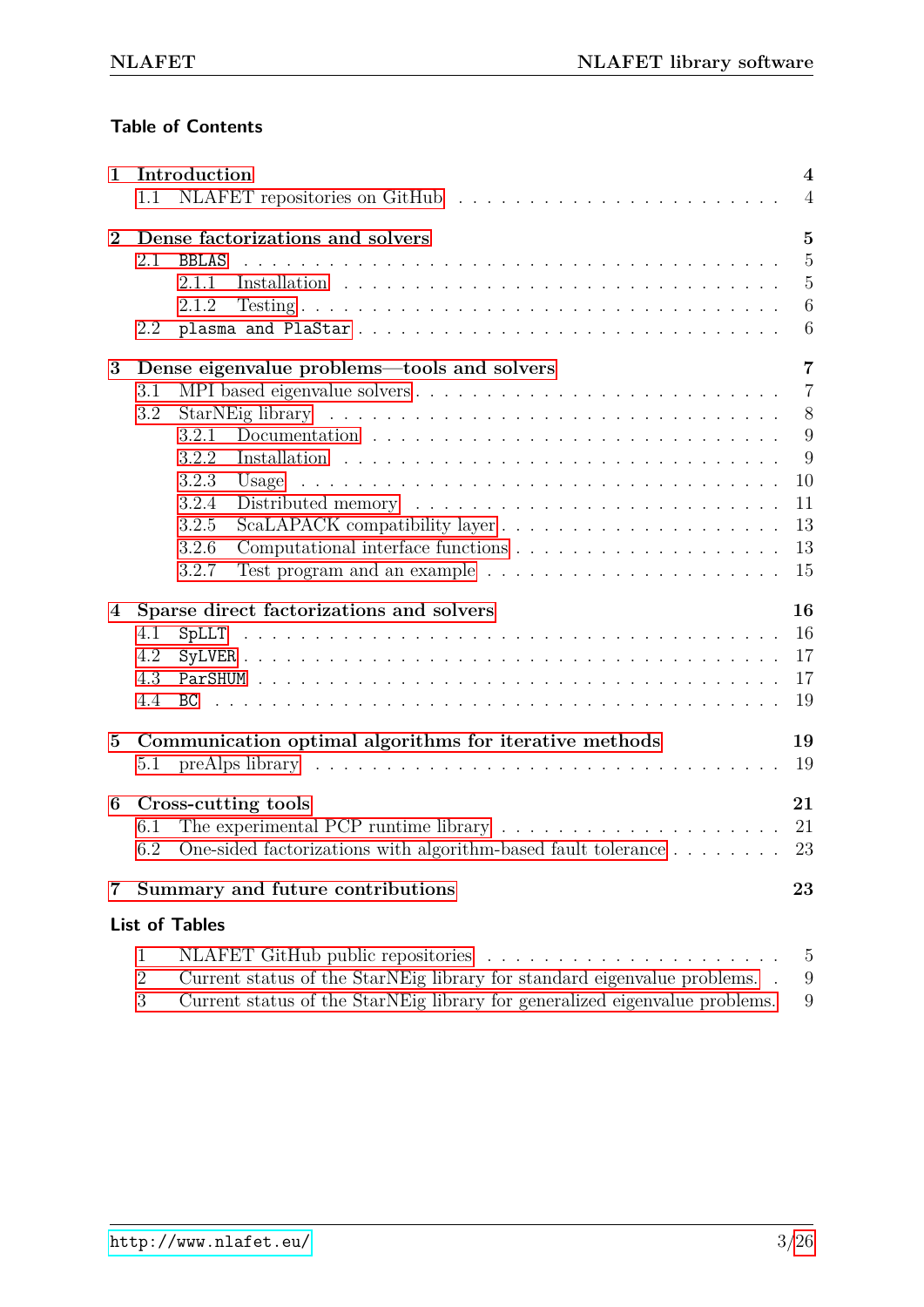#### <span id="page-4-0"></span>**1 Introduction**

The *Description of Action* (DoA) document states for deliverable D7.8:

"*Release of the NLAFET library*

First complete release of the NLAFET library and associated User's Guide."

This deliverable is in the context of Task 7.3 (Open source activities) and extends on the deliverable D7.5 *Beta release of the NLAFET library* with subtitle *Prototype software – Part 1*. Moreover, the deliverable D7.8 is based on the software, with some new contributions and further improvements, described in the following 13 deliverables:

- D2.4 Final prototype software for different versions of the BLAS (M36)
- D2.6 Prototype software for eigenvalue problem solvers (M30)
- D2.8 Bidiagonal factorization (M18)
- D2.9 Novel SVD algorithms (M42)
- D3.3 Software for symmetrically structured factorizations (M39)
- D3.5 Software for highly unsymmetric factorizations (M30)
- D3.7 Software for hybrid methods  $(M40)$
- D4.1 Prototype software, phase 1 (M12)
- D4.3 Prototype software, phase 2 (M24)
- D4.5 Integration (M36)
- D5.2 Software integration (M30)
- D6.1 Prototypes for runtime systems exhibiting novel types of scheduling (M18)
- D6.7 Prototypes for tiled one-sided factorizations with algorithm-based fault tolerance (M42)

#### <span id="page-4-1"></span>**1.1 NLAFET repositories on GitHub**

The codes developed and distributed in the context of the NLAFET project are hosted on the GitHub platform and available via the link <https://github.com/NLAFET/>. In Table [1,](#page-5-3) the public repositories that together constitute the NLAFET library software are listed. The description of these repositories is organized according to the following topics:

- Dense matrix factorizations and solvers (Section [2\)](#page-5-0).
- Solvers and tools for standard and generalized dense eigenvalue problems (Section [3\)](#page-7-0).
- Sparse direct factorizations and solvers (Section [4\)](#page-16-0).
- Communication optimal algorithms for iterative methods (Section [5\)](#page-19-1).
- Cross-cutting tools (Section [6\)](#page-21-0).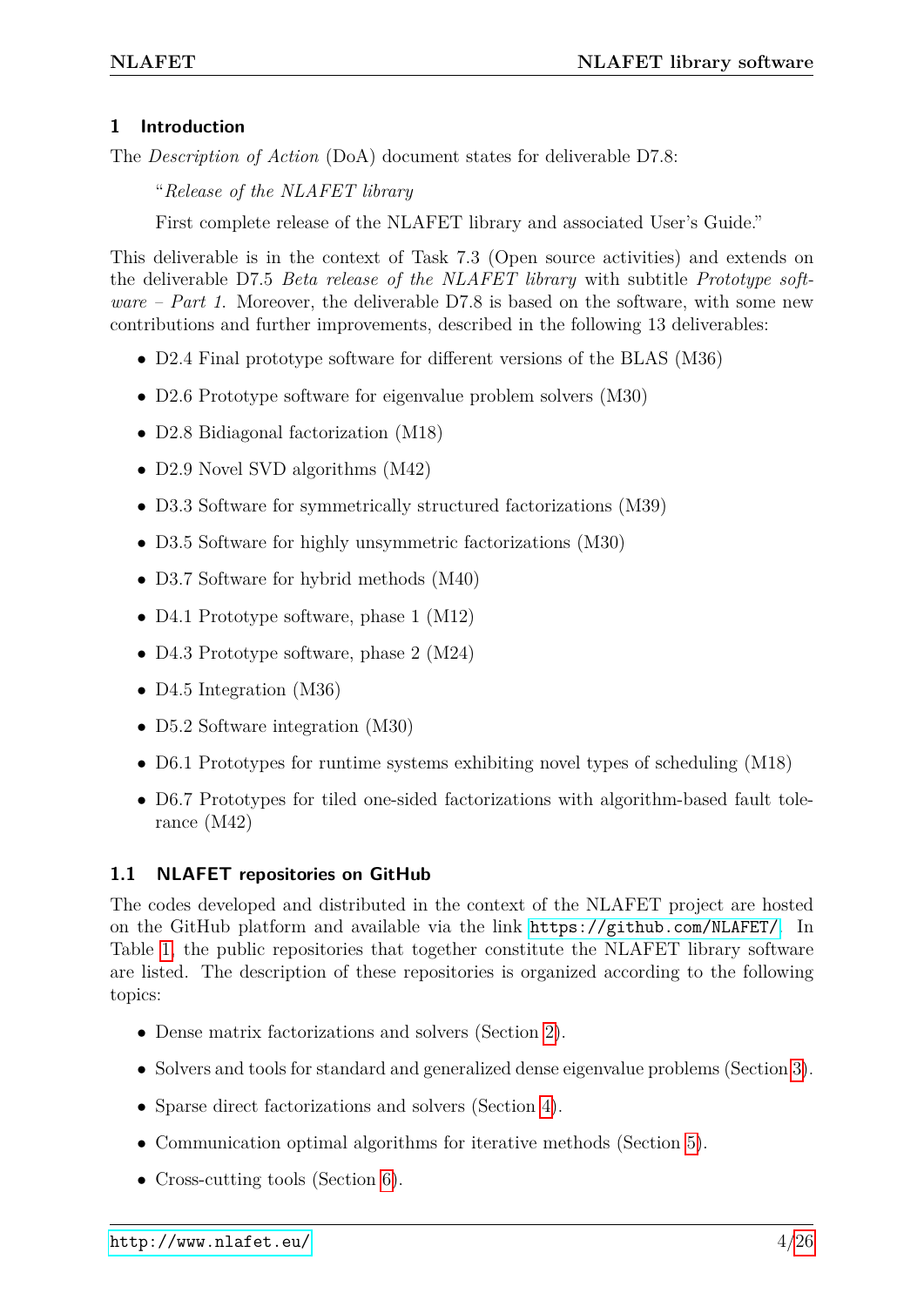<span id="page-5-3"></span>

| Repository name     | <b>WP</b>       | Brief description                                            |
|---------------------|-----------------|--------------------------------------------------------------|
| BBLAS-ref           | WP <sub>2</sub> | Batched BLAS reference implementation                        |
| plasma              | WP <sub>2</sub> | Snapshot of PLASMA library                                   |
| PlaStar             | WP <sub>2</sub> | Some StarPU implementations                                  |
| SEVP-PDHSEQR-Alg953 | WP <sub>2</sub> | Standard eigenvalue problem solvers                          |
| GEVP-PDHGEQZ        | WP <sub>2</sub> | Generalized eigenvalue problem solvers                       |
| StarNEig            | WP <sub>2</sub> | StarPU nonsymmetric eigenvalue problem solvers               |
| SpLLT               | WP <sub>3</sub> | Sparse $LL^T$ solver for $A = A^T$ , positive definite       |
| SyLVER              | WP <sub>3</sub> | Symmetrically stuctured factorizations                       |
| ParSHUM             | WP3             | Sparse LU solver for highly unsymmetric matrices             |
| BC.                 | WP3             | Hybrid solver based on block Cimmino                         |
|                     |                 | for square and rectangular systems                           |
| preAlps             | WP4             | Preconditioned iterative methods and enlarged Krylov methods |
| PCP-runtime         | WP <sub>6</sub> | Parallelizing the critical path                              |
| ABFT-factor         | WP <sub>6</sub> | Tiled factorizations with ABFT                               |

|  |  |  |  | Table 1: NLAFET GitHub public repositories |
|--|--|--|--|--------------------------------------------|
|--|--|--|--|--------------------------------------------|

#### <span id="page-5-0"></span>**2 Dense factorizations and solvers**

The NLAFET public repositories for dense factorizations and solvers are:

- BBLAS: Final batched BLAS reference implementation.
- plasma: Snapshot of PLASMA library routines for dense factorizations and solves.
- PlaStar: Some StarPU implementations of dense factorizations and solves.

#### <span id="page-5-1"></span>**2.1 BBLAS**

The specifications for the level 1, 2 and 3 BLAS have been very successful in providing a standard for vector [\[26\]](#page-26-1), matrix-vector [\[17\]](#page-25-0), [\[16\]](#page-25-1), and matrix-matrix [\[15\]](#page-25-2) operations respectively. Vendors and other developers have provided highly efficient versions of the BLAS, and by using the standard interface have allowed software calling the BLAS to be portable.

With the need to solve larger and larger problems on todays high-performance computers, the methods used in a number of applications such as tensor contractions, finite element methods and direct linear equation solvers, require a large number of small vector or matrix operations to be performed in parallel. So a typical example might be to perform

$$
C_i \leftarrow \alpha_i A_i B_i + \beta_i C_i, \quad i = 1, 2, 3, \dots, k,
$$

where *k* is large, but  $A_i, B_i$  and  $C_i$  are small matrices. A routine to perform such a sequence of operations is called a Batched Basic Linear Algebra Subprogram, or Batched BLAS, or BBLAS. In the BBLAS repository we provide a reference implementation of the BBLAS standard for the four standard precisions.

#### <span id="page-5-2"></span>**2.1.1 Installation**

The following software must be installed on the target architecture:

• CMake 3.12 or latest.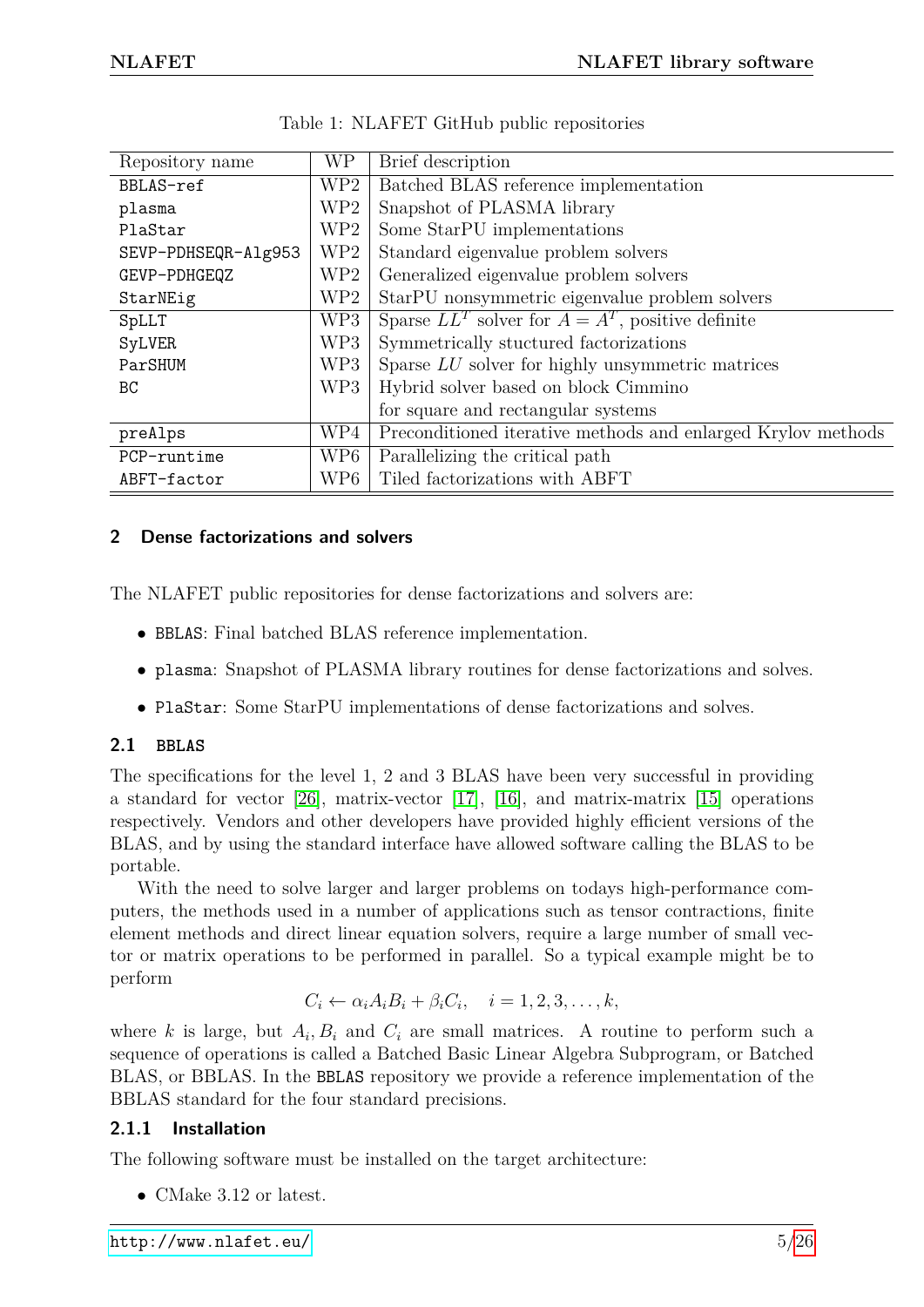- Intel Math Kernel Library (MKL), or Netlib BLAS or Netlib LAPACK.
- Doxygen for documentation.

After the configuration of make.inc, the software can be compiled using one of the following options

- make [all] compiles lib test
- make lib generates library files in lib/libbblas. $\{a, so\}$  lib/libcore. $\{a, so\}$
- make test generates tester files in test/test
- make  $\text{docs}$  generates documentation  $\text{docs}/\text{html}$
- $\bullet$  make generate generates routines of various precisions
- make clean removes objects, libraries, and executables
- make distclean removes above, Makefile.\*.gen, and anything else that can be generated

# <span id="page-6-0"></span>**2.1.2 Testing**

At the end of the compilation, test routines (in four precisions  $[c, d, s, z]$ ) will be available in the folder BBLAS/test. The main testing driver is the binary ./test. It should be used with the kernel to test as the first parameter followed by the kernel arguments. For example ./test dgemm batch will run the double precision version dgemm batch with default arguments. For help ./test -h will display the list of kernels available for testing, while ./test dgemm batch -h will display all the possible more help and details on how to test dgemm\_batch; this holds for all the kernels. We use random matrices for the tests. All the implementation and technical details can be found in the NLAFET deliverable report D7.6 *Batched BLAS Specification*.

# <span id="page-6-1"></span>**2.2 plasma and PlaStar**

The PLASMA numerical library (Parallel Linear Algebra Software for Multicore Architectures) is a dense linear algebra package tailored for multicore computing. It was developed as a response to the advent of multicore processors, as the standard state of the art solvers such as LAPACK [\[8\]](#page-24-0) and ScaLAPACK [\[9\]](#page-24-1), which proved to be inefficient on these new architectures. Initially PLASMA was developed based on the QUARK scheduler, along with Pthread-based routines. Since the OpenMP standard adopted the superscalar scheduling, PLASMA library has been ported into OpenMP. This work was carried out as a part of NLAFET project, and the software is available in the plasma repository. Installation and testing procedure is same as for the BBLAS software. However in addition to MKL, OpenMP is also required for installation. All the technical details can be found in the NLAFET deliverable report D2.1 *One-Sided Matrix Factorizations*.

In the PlaStar repository we provide LU, Cholesky, and QR factorization routines in the PLASMA library built on StarPU runtime system. We would like to emphasize that StarPU based PLASMA was purely exploratory, and was not intended to be a complete dense linear algebra software on its own.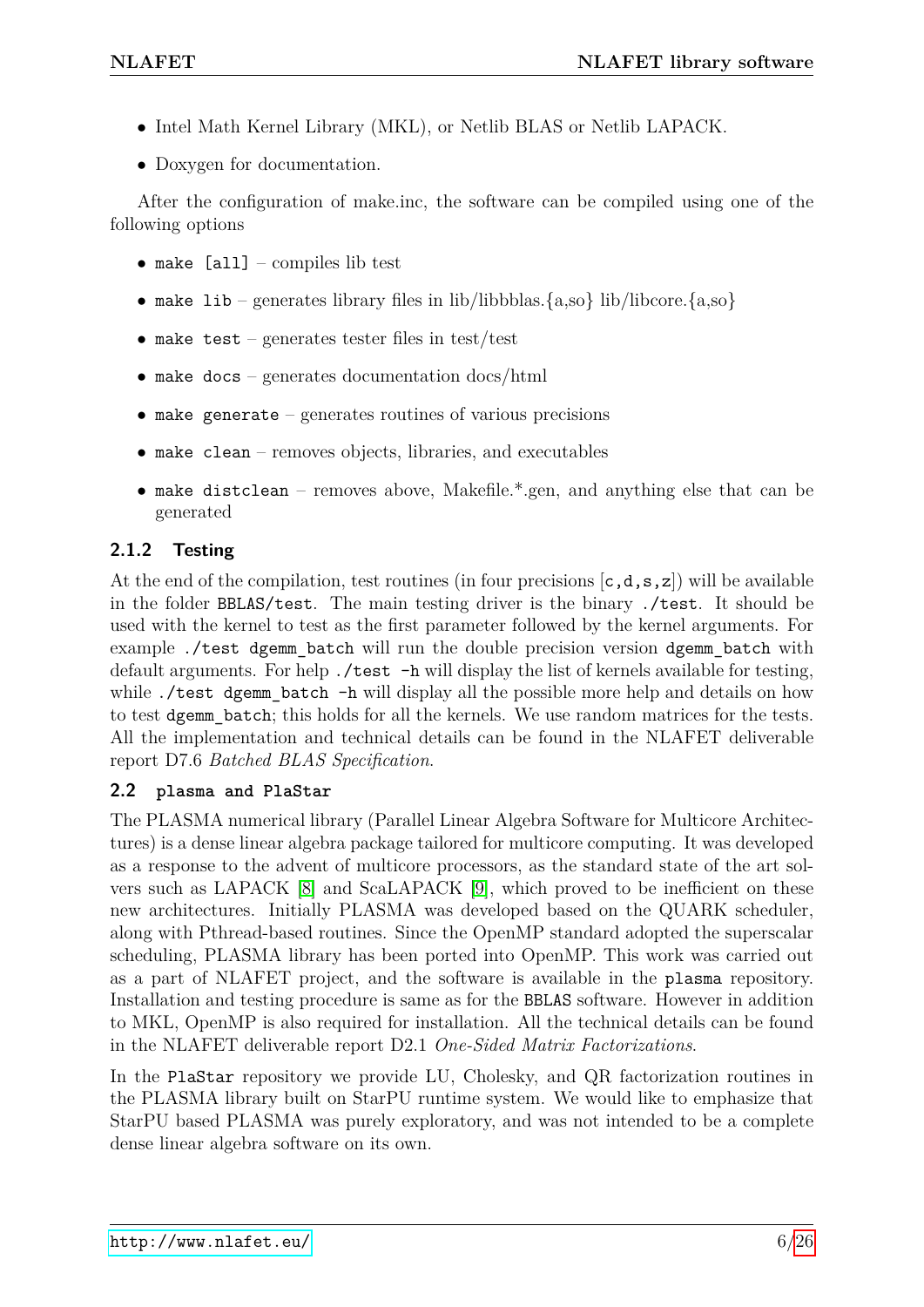### <span id="page-7-0"></span>**3 Dense eigenvalue problems—tools and solvers**

The NLAFET public repositories for the tools and solvers of dense standard and generalized eigenvalue problems are:

- SEVP-PDHSEQR-Alg953: Nonsymmetric standard eigenvalue problems—distributed memory package for computing a real standard Schur form  $S = Q<sup>T</sup> A Q$ .
- GEVP-PDHGEQZ: Nonsymmetric generalized eigenvalue problems—distributed memory package for computing a real generalised Schur form  $(S,T) = Q^T(A, B)Z$ .
- StarNEig: Task-based library including a full suite of software for solving nonsymmetric standard  $(Ax = \lambda x)$  and generalized  $(Ax = \lambda Bx)$  eigenvalue problems, respectively.

Since, the task-based library StarNEig has not been presented in any earlier NLAFET deliverable, this motivates the longer description compared to other repositories.

The parallel distributed algorithms and software contributions for computing Schur forms of standard and generalized eigenvalue problems, and available in the first two listed repositories above, represent the front line of research using the common MPI based programming model. Within the NLAFET project, we provide new contributions that both improve on and extend the functionalities to be able to efficiently compute eigenvectors corresponding to an arbitrary user selection of eigenvalues. Moreover, in our effort of addressing extreme scale systems we are developing task-based counter parts of the functionalities already available in the SEVP-PDHSEQR-Alg953 and GEVP-PDHGEQZ repositories. The main new contributions are available in the StarNEig library, which is built on top of the StarPU runtime system [\[1\]](#page-24-2) and targets both shared memory and distributed HPC systems. Some components of the library also support GPUs.

The two first repositories are briefly presented in deliverable D7.5. For easy access and completeness some information is repeated below. The focus here is on an introductory presentation of the task based StarNEig library. For details we refer to the GitHub on-line documentations.

#### <span id="page-7-1"></span>**3.1 MPI based eigenvalue solvers**

SEVP-PDHSEQR-Alg953: The repository contains a clone of ALGORITHM 953 of the *Collected Agorithms of ACM* authored by Robert Granat, Bo Kågström, Daniel Kressner and Meiyue Shao, which is a *state-of-the-art package of library routines* for computing a standard Schur decomposition  $S = Q<sup>T</sup> A Q$ , where *A* is a general square matrix with real entries and *Q* is an orthogonal transformation matrix. The associated scientific paper is published by ACM Transactions of Mathematical Software [\[22\]](#page-25-3).

The main routine PDHGEQR() is based on our parallel multishift QR algorithm with aggressive early deflation for computing the standard real Schur decomposition *S*. The real and complex conjugate pairs of eigenvalues appear as  $1 \times 1$  and  $2 \times 2$  blocks, respectively, along the diagonal of *S* and can be reordered in any order. Typically, this functionality is used to compute an orthogonal basis for an invariant subspace corresponding to a selected set of eigenvalues. The parallel algorithms and software are developed by the Umeå team in collaboration with EPFL. The software is MPI based, written in Fortran 90 for double precision real arithmetic, and targets distributed memory HPC systems.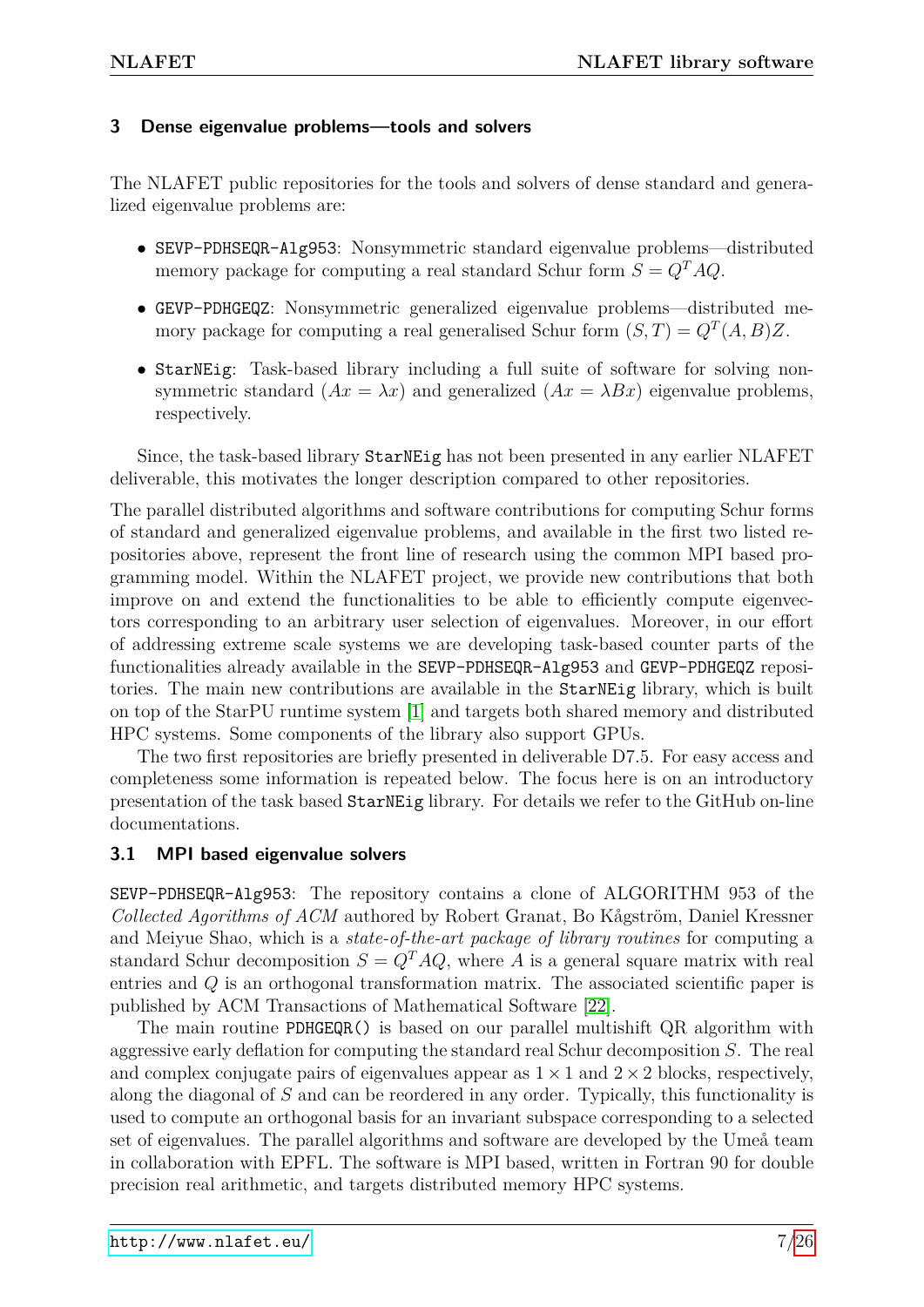The software is complemented by a PDHGEQR User's Guide, available in the repository, which includes sections on installation, compilation and usage of the parallel library routines. The Guide also contains instructions and scripts for tuning of parameters.

GEVP-PDHGEQZ: The repository contains a *state-of-the-art package of library routines* for computing a generalized Schur decomposition  $(S,T) = Q^T(A,B)Z$ , where *A* and *B* are general square matrices with real entries and *Q* and *Z* are orthogonal transformation matrices. The real and complex conjugate pairs of eigenvalues appear as  $1 \times 1$  and  $2 \times 2$ blocks, respectively, along the diagonals of (*S, T*) and can be reordered in any order. Typically, this functionality is used to compute orthogonal bases for a pair of deflating subspaces corresponding to a selected set of eigenvalues. The parallel algorithms and software are developed by the Umeå team in collaboration with EPFL (Daniel Kressner) and based on our scientific work published by SIAM Journal on Scientific Computing [\[2\]](#page-24-3). The software is MPI based, written in Fortran 90 for double precision real arithmetic, and targets distributed memory HPC systems.

The main routine PDHGEQZ() is based on our parallel multishift QZ algorithm with aggressive early deflation for computing the generalized real Schur form of a matrix pair  $(A, B)$  in Hessenberg-triangular (HT) form [\[2\]](#page-24-3). A novel parallel algorithm for identifying and deflating infinite eigenvalues such that they do not inflict damage to other eigenvalues, due to round-off, is part of the software.

The software is complemented by a User's Guide, namely NLAFET Working Note WN-2 *PDGEQZ User Guide* [\[3\]](#page-24-4). The calling sequences for the main driver routines with input and output parameters are described in detail. In addition, a set of tunable parameters and their usage with default values are discussed. During the build process, internal tests are performed to ensure the software works as intended. Both sequential and parallel tests are performed, with validation of the computed results.

The package also includes our MPI-based implementation, PDGGHRD(), for the reduction of a real general matrix pair  $(A, B)$  to Hessenberg-triangular form  $(H, T)$ , which is the first main step in the computation of a generalized Schur form (*S, T*) of (*A, B*). PDGGHRD is a one-stage distributed algorithm with wave-front scheduling. The static scheduler addresses the problem of underutilized processes caused by two-sided updates of matrix pairs based on sequences of rotations. For more details see the NLAFET Working Note WN-1 *Distributed One-Stage Hessenberg-Triangular Reduction with Wavefront Scheduling* [\[5\]](#page-24-5) and the recent SIAM Journal of Scientific Computing article [\[4\]](#page-24-6).

#### <span id="page-8-0"></span>**3.2 StarNEig library**

The StarNEig library aims to provide a full suite of algorithms for solving *non-symmetric* standard and generalized eigenvalue problems. In practice a *matrix pencil A*−*λB* is treated as a *matrix pair* (*A, B*) and both concepts are used in the descriptions. As mentioned, the library is built on top of the *StarPU* runtime system and targets both shared memory and distributed memory machines. Some components of the library support GPUs. The four main components of the library are:

- **Hessenberg(-triangular) reduction:** A dense matrix (or a dense matrix pair) is reduced to upper Hessenberg (or Hessenberg-triangular) form.
- **Schur reduction:** An upper Hessenberg matrix (or a Hessenberg-triangular matrix pair) is reduced to (generalized) Schur form. The (generalized) eigenvalues can be determined from the diagonal blocks of the matrices in (generalized) Schur form.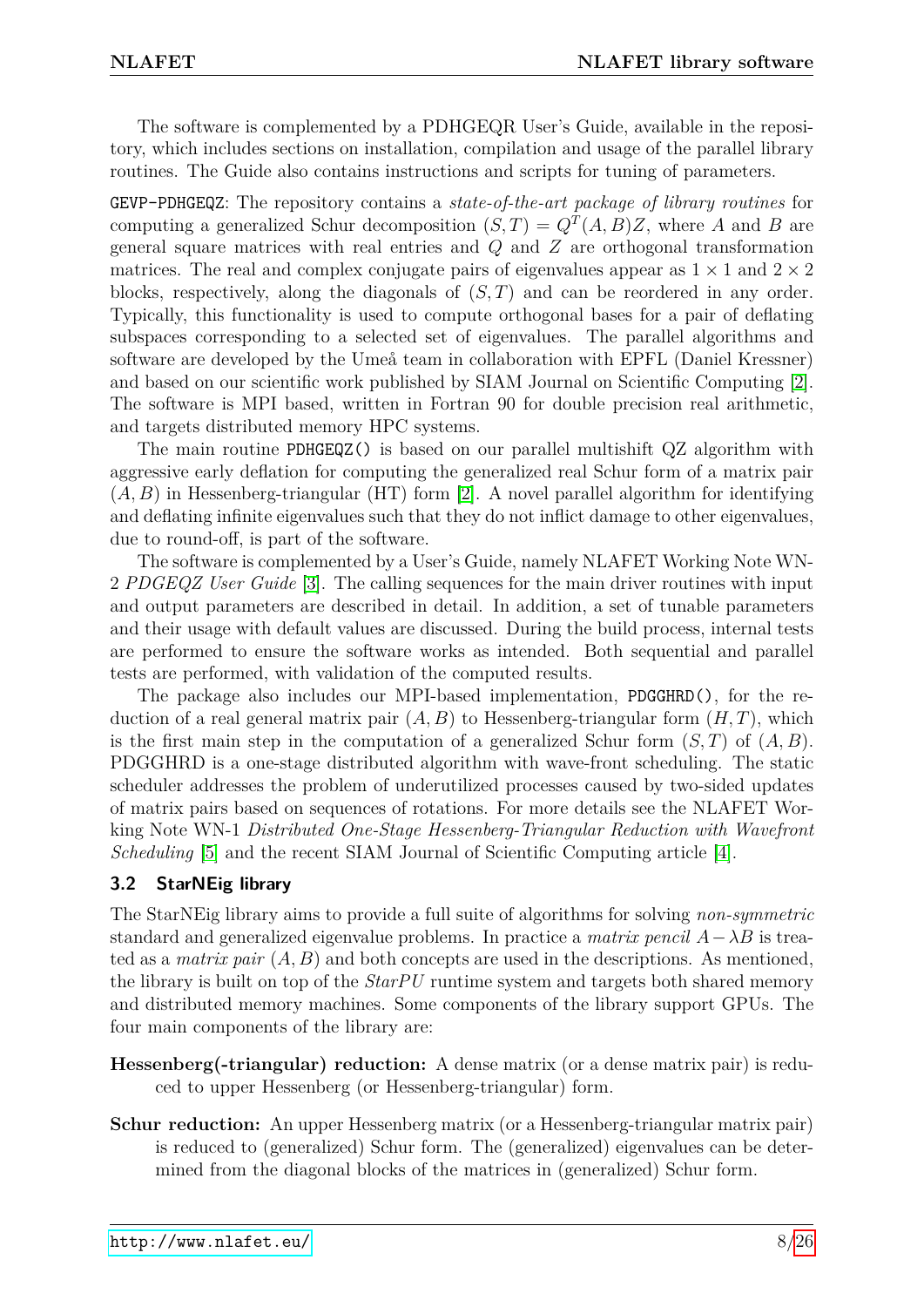| Component    |          | Shared memory Distributed memory | Accelerators (GPUs) |
|--------------|----------|----------------------------------|---------------------|
| Hessenberg   | Complete | ScaLAPACK wrapper                | Single GPU          |
| Schur        | Complete | Experimental                     | Experimental        |
| Reordering   | Complete | Complete                         | Experimental        |
| Eigenvectors | Complete | Integration ongoing              | Not planned         |

<span id="page-9-2"></span>Table 2: Current status of the StarNEig library for standard eigenvalue problems.

<span id="page-9-3"></span>Table 3: Current status of the StarNEig library for generalized eigenvalue problems.

| Component    |                | Shared memory Distributed memory Accelerators (GPUs) |              |
|--------------|----------------|------------------------------------------------------|--------------|
| Hessenberg   | LAPACK wrapper | ScaLAPACK wrapper                                    | Not planned  |
| Schur        | Complete       | Experimental                                         | Experimental |
| Reordering   | Complete       | Complete                                             | Experimental |
| Eigenvectors | Complete       | Integration ongoing                                  | Not planned  |

**Eigenvalue reordering:** Reorders a user-selected set of (generalized) eigenvalues to the upper left corner of an updated (generalized) Schur form.

**Eigenvectors:** Computes (generalized) eigenvectors for a user-selected set of (generalized) eigenvalues.

The library is currently in a beta state and supports real arithmetic, which indeed is the most challenging case since matrices and matrix pairs with only real entries can have both real and complex conjugate pairs of eigenvalues and associated eigenvectors. In addition, some interface functions are implemented as LAPACK and ScaLAPACK wrappers. The overall status of the library is summarized in Tables [2](#page-9-2) and [3.](#page-9-3) In NLAFET deliverable D2.7 *Eigenvalue solvers for nonsymmetric problems*, the StarNEig library routines are evaluated both with respect to performance (scalability) and accuracy and compared with corresponding state-of-the-art MPI-based routines.

#### <span id="page-9-0"></span>**3.2.1 Documentation**

The User's Guide can be generated independently from the rest of the library. This assumes that the target HPC system has the following software dependencies installed:

• CMake 3.3 or newer, Doxygen, and Latex  $+$  pdflatex

It is recommended that a user builds the documentation in a separate build directory:

```
1 $ mkdir build doc
2 \text{ } & cd build doc/
3 $ cmake . . / doc /
4 $ make
```
The HTML documentation is available in the build doc/html directory. The PDF documentation, consisting of around 130 pages, is copied to build  $doc/starneig$  manual.pdf.

# <span id="page-9-1"></span>**3.2.2 Installation**

The library assumes that the machine has the following software dependences, including libraries and run-time systems, installed: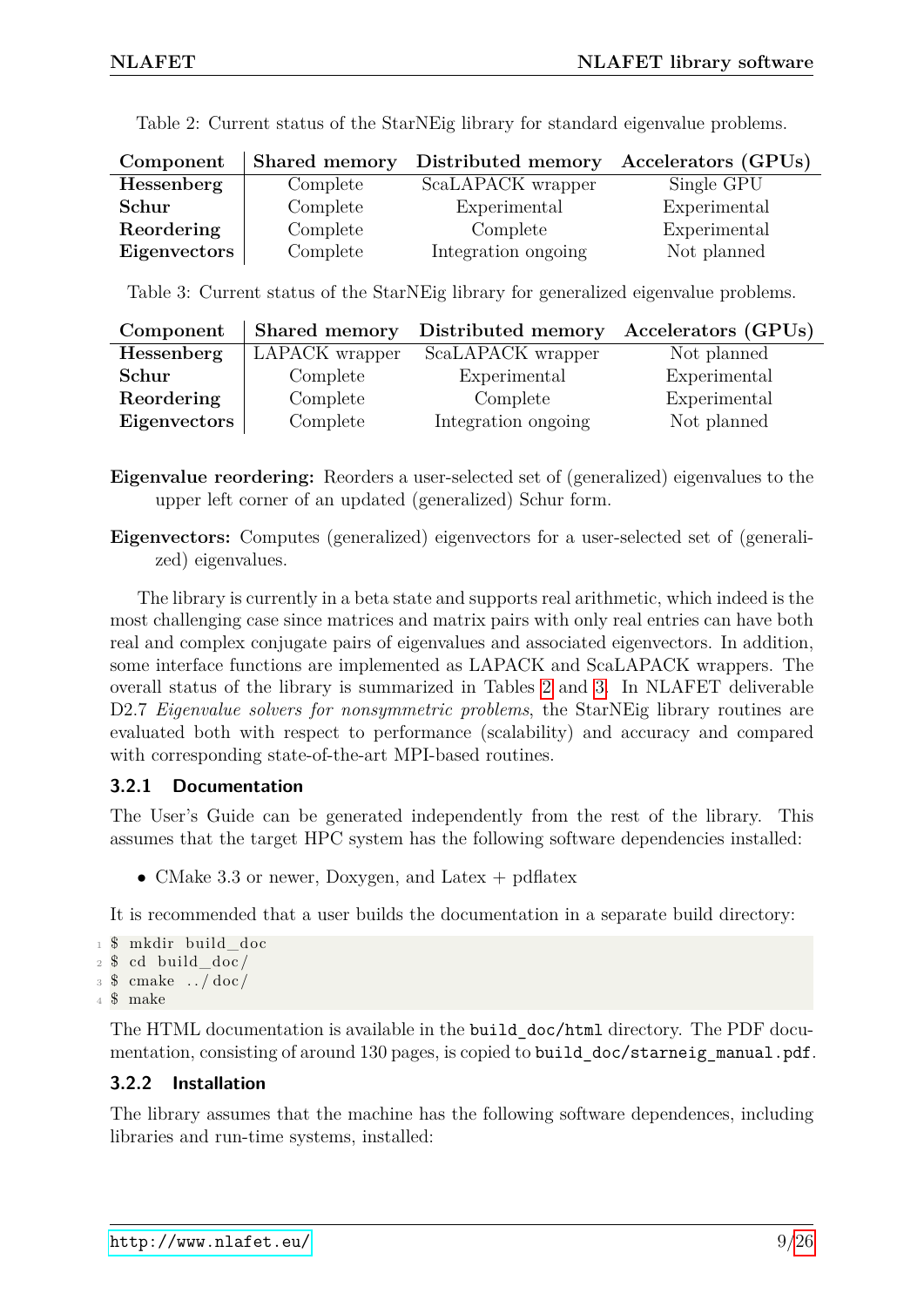- Linux
- CMake 3.3 or newer
- Portable Hardware Locality (hwloc)
- StarPU 1.2 or  $1.3$
- BLAS
- LAPACK
- MPI (optional)
- CUDA (optional)
- ScaLAPACK (optional)
- pkg-config (test program and examples)
- MAGMA (test program, optional)

It is recommended that a user builds the library in a separate build directory:

- 1 \$ mkdir build
- 2 \$ cd build

The library is configured with the cmake command. In most cases, it is not necessary to give this command any additional arguments:

```
1 $ cmake . . /
2 \cdot \ldots3 -- Configuring done
4 −− Generating done
5 -- Build files have been written to: /.../build
```
However, the library can be customized with various options. Please see the User's Guide for further information. The library (and other components) are compiled with the make command:

```
1 $ make
2 Scanning dependencies of target starneig
3 \left[ 1\% \right] Building C object src / CMakeFiles / starneig. dir / common / combined.c. o4 [ 2%] Building C object src/CMakeFiles/starneig.dir/common/common.c.o
5 . . .
```
The library and the related header files are installed by executing:

```
1 \text{ $1$} sudo make install
```
#### <span id="page-10-0"></span>**3.2.3 Usage**

In order to use the interface function provided by the library, a user can simply include all header files as follows:

 $_1$  #include <starneig/starneig.h>

Each node must call the starneig node init() interface function to initialize the library and the starneig node finalize() interface function to shutdown the library:

```
1 starneig_node_init (cores, gpus, flags);
2
3 . . .
4
5 \text{ starneig node } finalize ();
```
The starneig node init() interface function initializes StarPU (and cuBLAS) and pauses all worker threads. The cores argument specifies the total number of used CPU cores. In distributed memory mode, one of these CPU cores is automatically allocated for the StarPU-MPI communication thread. The gpus argument specifies the total number of GPUs to be used. One or more CPU cores are automatically allocated for GPU devices.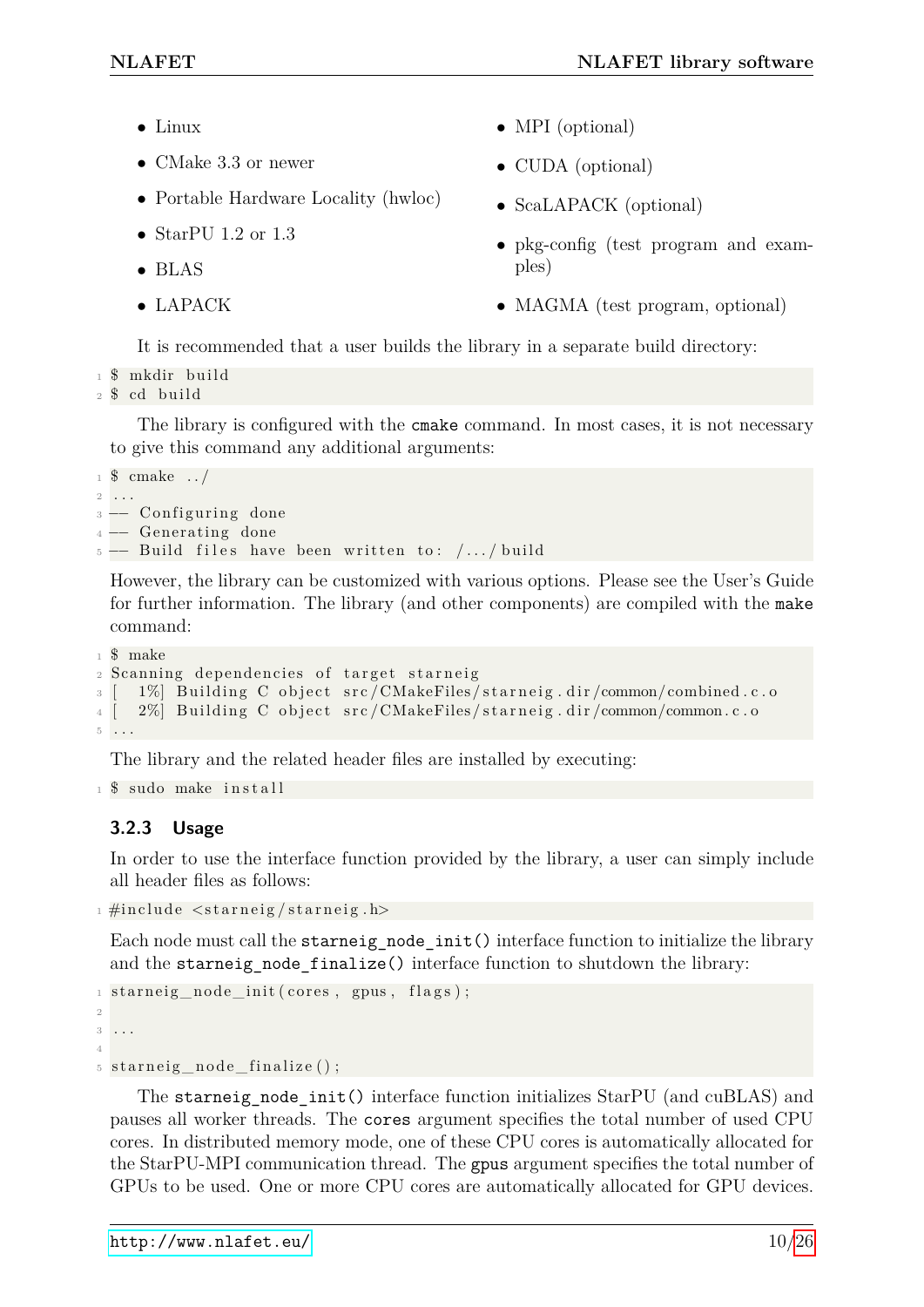<span id="page-11-1"></span>

| $(0,0)$ $(0,1)$ $(0,2)$ $(0,3)$ $(0,4)$ $(0,5)$ $(0,6)$ |  |  |  |
|---------------------------------------------------------|--|--|--|
| $(1,0)$ $(1,1)$ $(1,2)$ $(1,3)$ $(1,4)$ $(1,5)$ $(1,6)$ |  |  |  |
| $(2,0)$ $(2,1)$ $(2,2)$ $(2,3)$ $(2,4)$ $(2,5)$ $(2,6)$ |  |  |  |
| $(3,0)$ $(3,1)$ $(3,2)$ $(3,3)$ $(3,4)$ $(3,5)$ $(3,6)$ |  |  |  |
| $(4,0)$ $(4,1)$ $(4,2)$ $(4,3)$ $(4,4)$ $(4,5)$ $(4,6)$ |  |  |  |

Figure 1: Matrix divided into rectangular blocks of uniform size.



Figure 2: Example of a block mapping: the rank 0 owns blocks  $(0,1)$ ,  $(1,2)$ ,  $(1,5)$ ,  $(1,6)$ ,  $(2,6)$ ,  $(3,0)$  and  $(3,5)$ .

The flags argument can provide additional configuration information. A node can also be configured with default values:

1 starneig\_node\_init (-1, -1, STARNEIG\_DEFAULT);

This argument combination tells the library to use all available CPU cores and GPUs.

Notice, the StarPU performance models must be calibrated before the software can function efficiently on heterogeneous platforms (CPUs  $+$  GPUs). The calibration is triggered automatically if the models are not calibrated well enough for a given problem size. This may impact the execution time negatively during the first run. Please, see the StarPU handbook for further information: [http://starpu.gforge.inria.fr/doc/](http://starpu.gforge.inria.fr/doc/html/Scheduling.html) [html/Scheduling.html](http://starpu.gforge.inria.fr/doc/html/Scheduling.html)

#### <span id="page-11-0"></span>**3.2.4 Distributed memory**

The STARNEIG HINT DM initialization flag tells the library to configure itself for distributed memory computation. The flag is indented to only be a hint and the library will automatically reconfigure itself for the correct computation mode. A user is allowed to mix shared memory and distributed memory functions without reninitializing the library. The library is intended to be run in a *hybrid configuration* (each MPI rank is mapped to several CPU cores). Failing to do so leads to CPU core oversubscription. It is generally a good idea to map each MPI rank to a single node or a NUMA island / CPU socket. The library assumes that the MPI library is already initialized when the starneig node init() interface function is called with the STARNEIG HINT DM flag or when the library reconfigures itself for distributed memory after a user has called a distributed memory interface function.

Distributed matrices are represented using two opaque objects:

- Data distribution
- Distributed matrix

Each matrix is partitioned into rectangular blocks of uniform size (excluding the last block row and column) as illustrated in Figure [1.](#page-11-1) The blocks are indexed using a twodimensional index space. A data distribution encapsulates an arbitrary mapping from this two-dimensional block index space to the one-dimensional MPI rank space as illustrated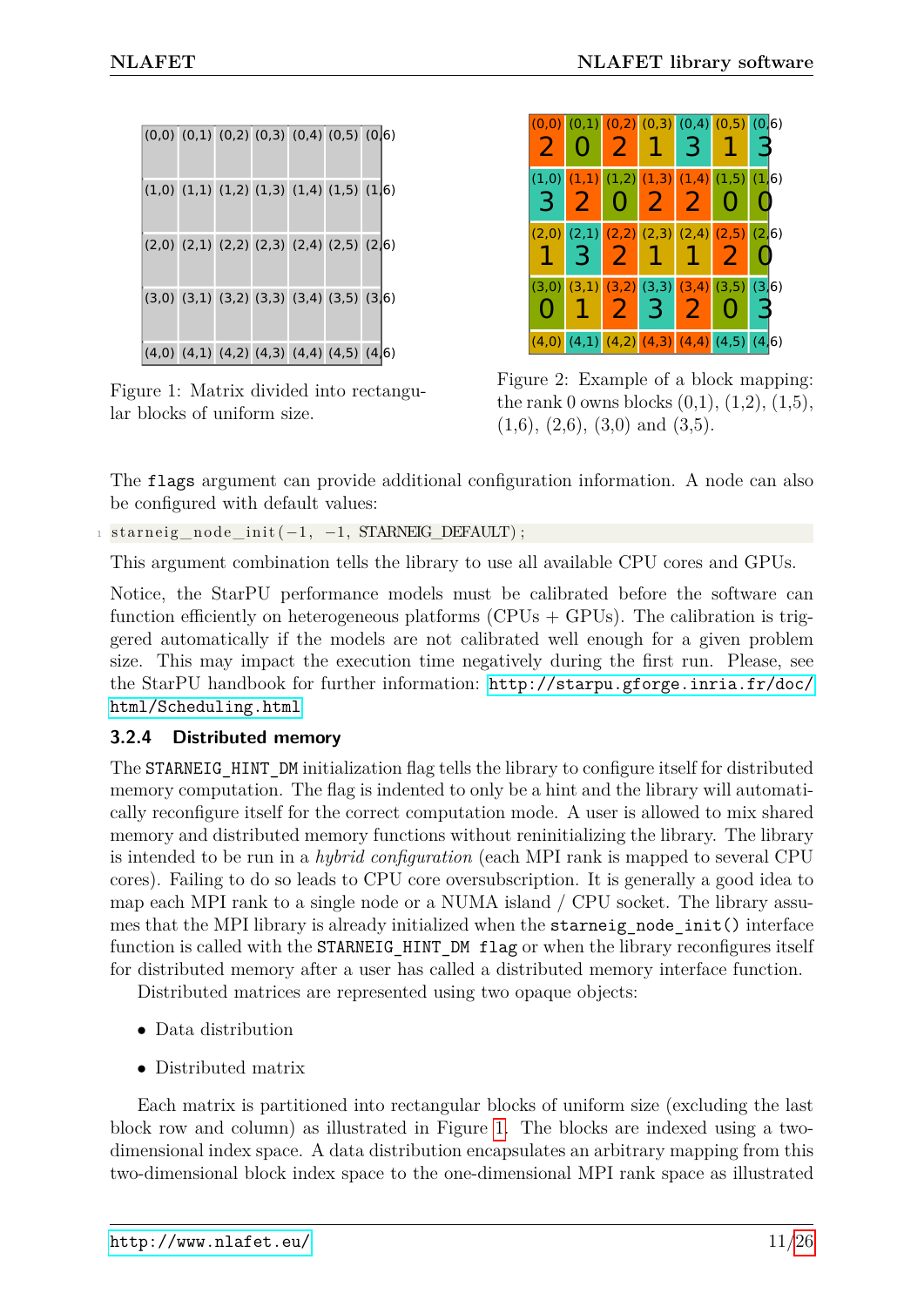in Figure [2.](#page-11-1) Naturally, a data distribution can describe a two-dimensional block cyclic distribution which is commonly used in ScaLAPACK subroutines.

A data distribution can be created using one of the following interface functions:

- starneig distr\_init() creates a default distribution (row-major ordered twodimensional block cyclic distribution with a squarish process mesh).
- starneig\_distr\_init\_mesh() creates a row-major or column-major ordered twodimensional block cyclic distribution with desired number of rows and columns in the process mesh.
- starneig distr\_init\_func() creates an arbitrary distribution defined by a function.

For example,

```
_1 starneig distr t distr =
     starneig_distr_init_mesh(4, 6, STARNEIG_ORDER_DEFAULT);
```
creates a two-dimensional block cyclic distribution with 4 rows and 6 columns in the process mesh. Alternatively, a user can create an equivalent data distribution using the starneig distr\_init\_func() interface function:

```
_1 struct block cyclic arg {
2 int rows;
3 int cols;
4 } ;
5
6 int block cyclic func ( int i, int j, void *arg )
7 {
8 struct block_cyclic_arg *mesh = arg;
9 return (i % mesh->rows) * mesh->cols + j % mesh->cols;
10 }
11
12 void func (\ldots)13 \frac{1}{2}14 . . . .
15
16 struct block_cyclic_arg arg = { .rows = 4, .cols = 6 };
17 starneig_distr_t distr =
18 starneig distr init func(& \text{block cyclic func}, \text{~&arg}, \text{~size of (}arg) );
19
20 . . . .
21 }
```
A distributed matrix is created using the starneig\_distr\_matrix\_create() interface function. The function call will automatically allocate the required local resources. For example,

```
_1 starneig distr t distr =
<sup>2</sup> starneig_distr_init_mesh (4, 6, STARNEIG_ORDER_DEFAULT) ;
3 starneig distr matrix t dA = starneig distr matrix create (
     m, n, bm, bn, STARNEIG REAL DOUBLE, distr);
```
creates an  $m \times n$  double-precision real matrix that is distributed in a two-dimensional block cyclic fashion in  $bm \times bn$  blocks. Or,

 $_1$  starneig\_distr\_matrix\_t dB =  $\text{starneig\_distr\_matrix\_create(n, n, -1, -1, STARNEIG\_REAL\_DOUBLE, NULL)}$  ;

creates an  $n \times n$  double-precision real matrix with a default data distribution (NULL argument) and a default block size  $(-1, -1)$ .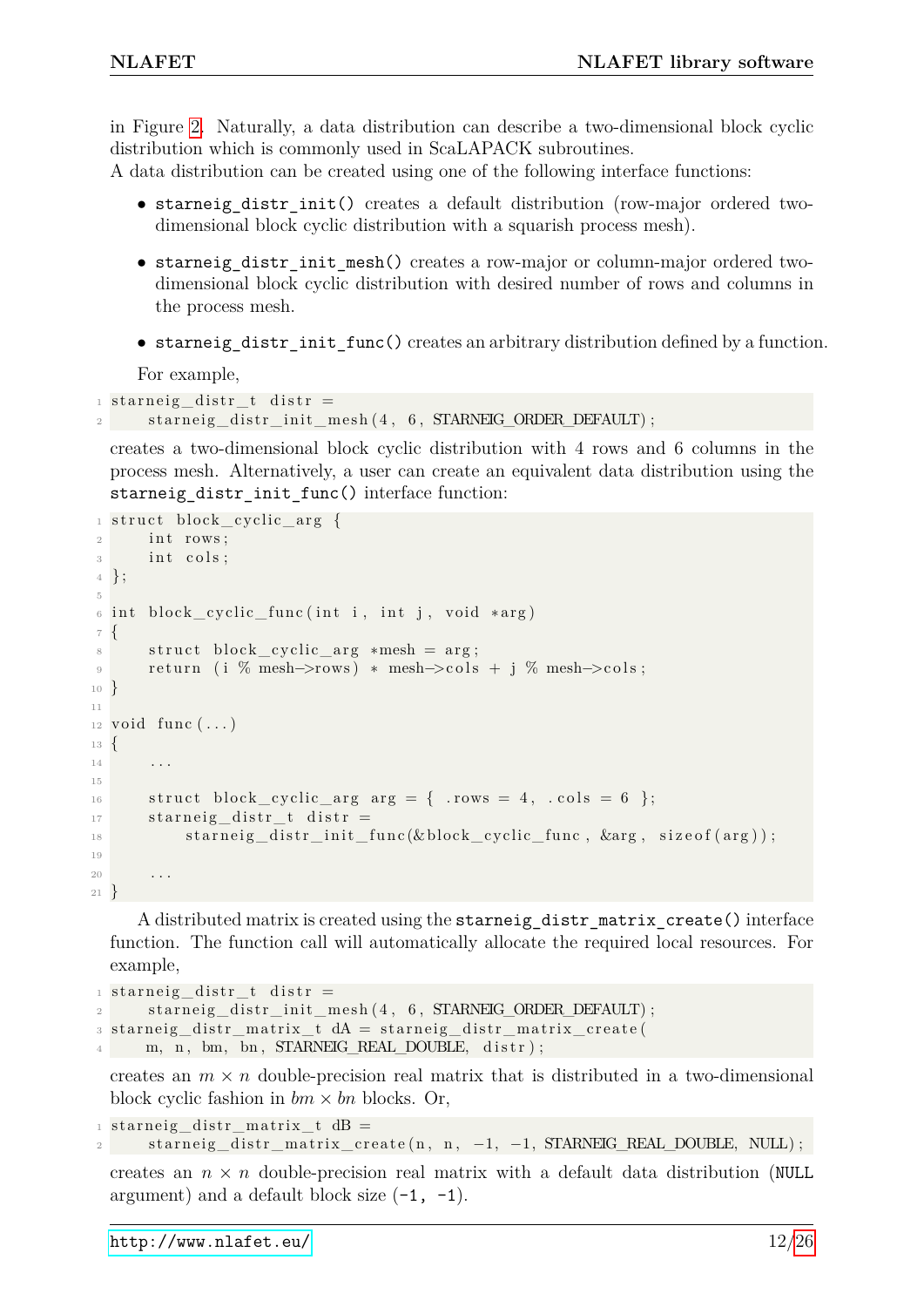# <span id="page-13-0"></span>**3.2.5 ScaLAPACK compatibility layer**

The library provides a ScaLAPACK compatibility layer. This allows a user to easily integrate our library with their existing ScaLAPACK compatible software. A two-dimensional block cyclic data distribution can be converted to a BLACS context and vice versa. Similarly, a distributed matrix that uses a two-dimensional block cyclic data distribution can be converted to a BLACS descriptor (and a local buffer) and vice versa. The conversion is performed in-place and a user is allowed to mix StarNEig interface functions with ScaLAPACK style subroutines/functions without reconversion.

For example,

```
1 starneig distr matrix t dA = starneig distr matrix create (\ldots);
2
3 . . .
4
5 // convert the data distribution to a BLACS context
6 starneig distr t distr = starneig distr matrix get distr(A);
\tau starneig_blacs_context_t context = starneig_distr_to_blacs_context(distr);
8
9 // convert the distributed matrix to a BLACS descriptor and a local buffer
10 starneig_blacs_descr_t descr_a;
11 double *local_a;
12 starneig_distr_matrix_to_blacs_descr(
13 dA, context, &descr_a, (void **)&local_a);
14
15 . . .
16
17 // a ScaLAPACK subroutine for reducing general distributed matrix to upper
18 // Hessenberg form
19 extern void pdgehrd ( int const *, int const *, int const *, double *,
20 int const *, int const *, starneig_blacs_descr_t const *, double *,
21 double *, int const *, int *);
22
23 pdgehrd(\&n, \&\text{ilo}, \&\text{ini}, \text{local}_a, \&\text{ia}, \&\text{j}, \&\text{descr}_a, \text{tau}, \ldots);
```
converts a distributed matrix dA to a BLACS descriptor descr\_a and a local pointer local a. The descriptor and the local array are then fed to a ScaLAPACK subroutine.

#### <span id="page-13-1"></span>**3.2.6 Computational interface functions**

The interface functions for the main components of the standard eigenvalue problem  $Ax =$  $\lambda x$ , targeting shared memory (SM) and distributed memory (DM), are briefly described below.

**Hessenberg reduction:** Given a general matrix *A*, the interface functions

- starneig\_SEP\_SM\_Hessenberg() and
- starneig\_SEP\_DM\_Hessenberg()

compute a Hessenberg decomposition  $A = UHU^T$ , where *H* is upper Hessenberg and *U* is orthogonal. On exit, *A* is overwritten by *H* and *Q* (which is an orthogonal matrix on entry) is overwritten by  $Q \leftarrow QU$ .

- **Schur reduction:** Given a Hessenberg decomposition  $A = QHQ^T$ , of a general matrix *A*, the interface functions
	- starneig\_SEP\_SM\_Schur() and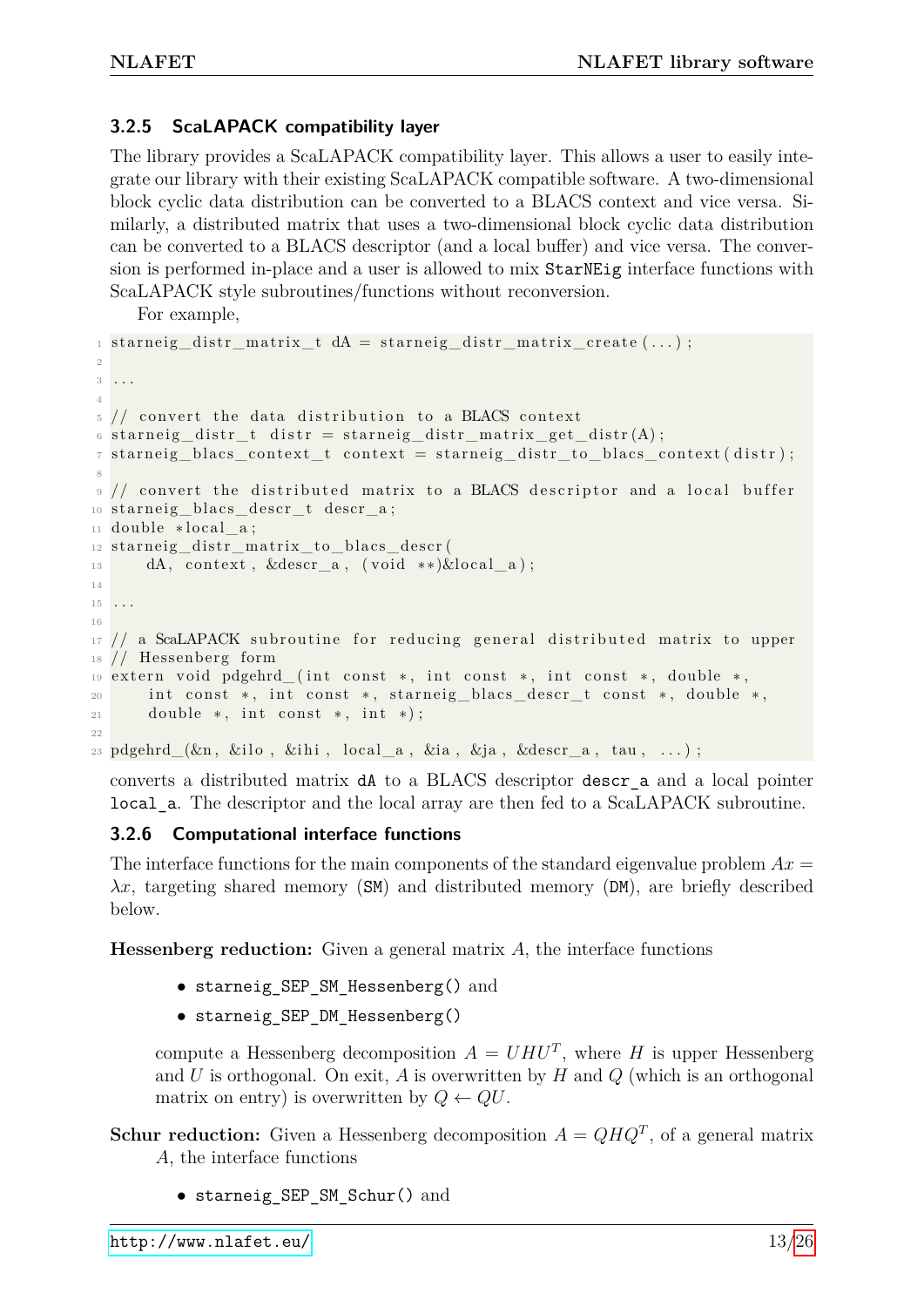• starneig\_SEP\_DM\_Schur()

compute a Schur decomposition  $A = Q(USU^T)Q^T$ , where *S* is upper quasi-triangular with  $1 \times 1$  and  $2 \times 2$  blocks on the block diagonal (Schur matrix) and *U* is orthogonal. On exit, *H* is overwritten by *S* and *Q* is overwritten by  $Q \leftarrow QU$ .

**Eigenvalue reordering:** Given a Schur decomposition  $A = QSQ<sup>T</sup>$  of a general matrix *A* and a user selection of eigenvalues, the interface functions

- starneig\_SEP\_SM\_ReorderSchur() and
- starneig\_SEP\_DM\_ReorderSchur()

attempt to reorder the selected eigenvalues to the top left corner of an updated Schur matrix  $\hat{S}$  by an orthogonal similarity transformation  $A = Q(U\hat{S}U^T)Q^T$ . On exit, *S* is overwritten by  $\hat{S}$  and *Q* is overwritten by  $Q \leftarrow QU$ .

- **Combined reduction and reordering:** Given a general matrix *A*, the interface functions
	- starneig SEP SM Reduce() and
	- starneig SEP DM Reduce()

compute a (reordered) Schur decomposition  $A = USU<sup>T</sup>$ , where *S* is upper quasitriangular with  $1 \times 1$  and  $2 \times 2$  blocks on the block diagonal (Schur matrix) and *U* is orthogonal. Optionally, the interface functions attempt to reorder selected eigenvalues to the top left corner of the Schur matrix *S*.

**Eigenvectors:** Given a Schur decomposition  $A = QSQ^T$  of a general matrix *A* and a (user) selection of eigenvalues, the interface functions

- starneig SEP SM Eigenvectors() and
- starneig\_SEP\_DM\_Eigenvectors()

compute and return an eigenvector for each of the selected eigenvalues.

The library provides a similar set of interface functions for the generalized eigenvalue problem, both for shared and distributed memory, respectively:

- starneig GEP SM HessenbergTriangular() and
- starneig\_GEP\_DM\_HessenbergTriangular(),
- starneig GEP SM Schur() and
- starneig GEP DM Schur(),
- starneig\_GEP\_SM\_Reduce() and
- starneig\_GEP\_DM\_Reduce(),
- starneig GEP SM Eigenvectors() and
- starneig\_GEP\_DM\_Eigenvectors()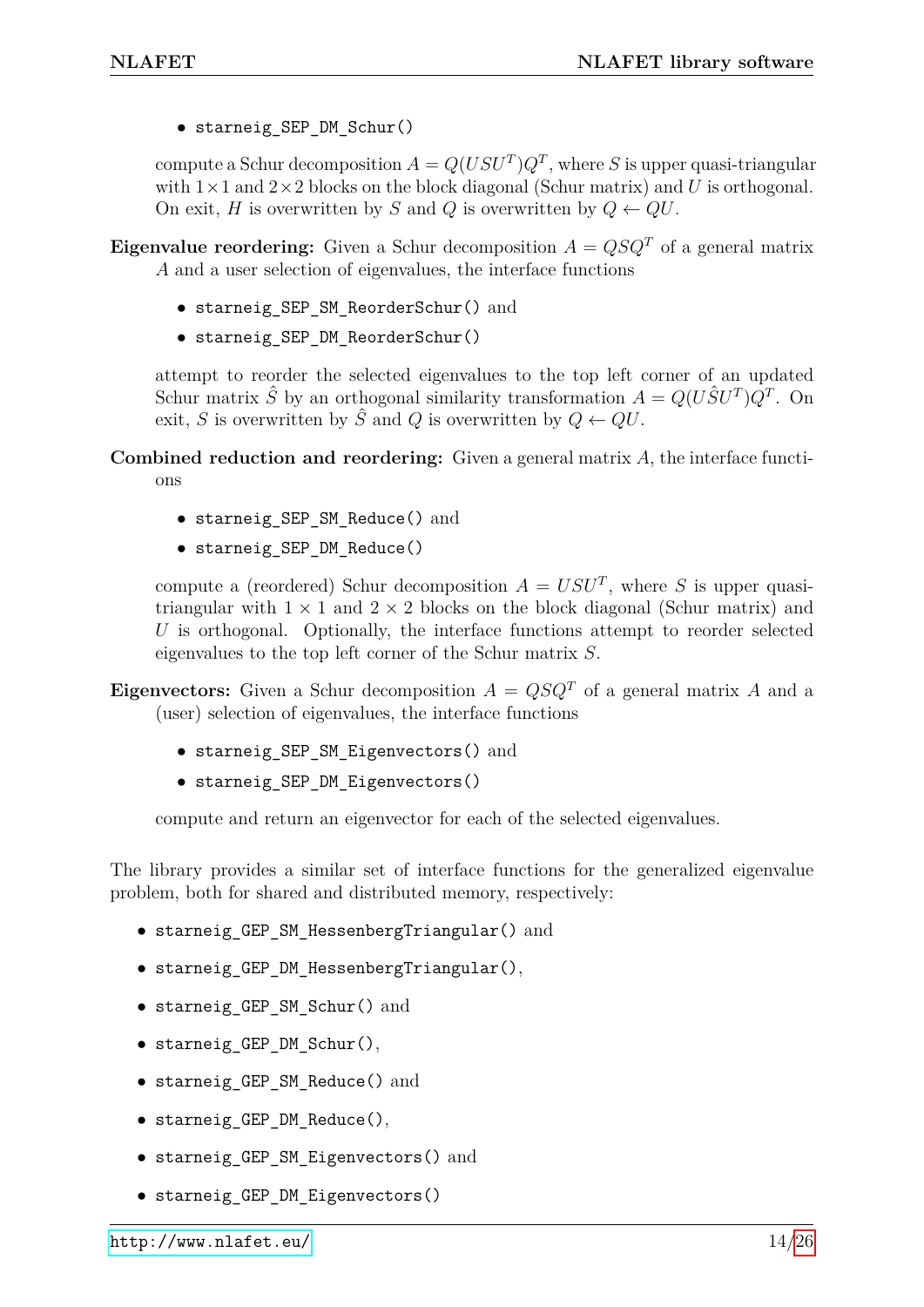One main difference between the two cases is that for the standard eigenvalue problem the reduction operations in the main components are by *similarity transformations* of type  $Q^T A Q$ , where  $Q$  is an orthonormal matrix, while for the generalized eigenvalue problem the corresponding reduction operations work on matrix pairs (*A, B*) via *equivalence transformations* of type  $Q^T(A, B)Z$ , where both *Q* and *Z* are orthonormal. In both cases, the matrices are modified both (block) rowwise and (block) columnwise which lead to complex data dependencies and challenges in the design of task based algorithms aiming at extreme scale.

#### <span id="page-15-0"></span>**3.2.7 Test program and an example**

The StarNEig test program

1 \$ ./starneig-test (options)

provides a unified interface to test all software components. Most command line arguments have default values and in most cases it is not necessary to set more than a few. The overall design of the test program is modular. Each experiment module is built on *initializers*, *solvers* and *hooks*. Each experiment module contains several of each allowing a user to initialize the data in various ways and compare different solvers with each other. Each of these building blocks can be configured with various parameters. However, in most cases only the problem dimension  $-n$  (num) needs to be specified. Hooks are used to test and validate the output of the software components. For details see the Test program and Examples sections in the User's Guide.

Using a shared memory HPC system, below is a slightly stripped-down example of how to call StarNEig routines for solving a generalized eigenvalue problem. Outgoing from a matrix pencil  $A - \lambda B$ , the entire chain of the main component algorithms for matrix pairs  $(A, B)$  is used to calculate all eigenvalues with positive real part and associated eigenvectors.

```
1 // a predicate function that selects all finite eigenvalues that have
2 // a positive real part
3 static int predicate (double real, double imag, double beta, void ∗arg)
4 {
5 return beta != 0.0 \& 0.0 < \text{real};
6 }
7
8 v oid main ( )
9 {
10 d ouble ∗A, ∗B, ∗Q, ∗Z , ∗X;
_{11} int ldA, ldB, ldQ, ldZ, ldX;
12
13 . . .
14
15 // Initialize the StarNEig library using a default number of CPU
16 // cores and GPUs. The STARNEIG_HINT_SM flag indicates that the
17 // library should initialize itself for shared memory computations
18 // and the STARNEIG_AWAKE_WORKERS indicates that the library should
\frac{19}{19} // keep StarPU worker threads awake between interface function calls.
20
21 starneig node init (-1, -1, SITARNEIGHINTSM | STARNEIGAWAKE WORKERS);
22
\frac{23}{7} // reduce the dense-dense matrix pair (A,B) to Hessenberg-triangular
24 // form
25
26 starneig_GEP_SM_HessenbergTriangular (
```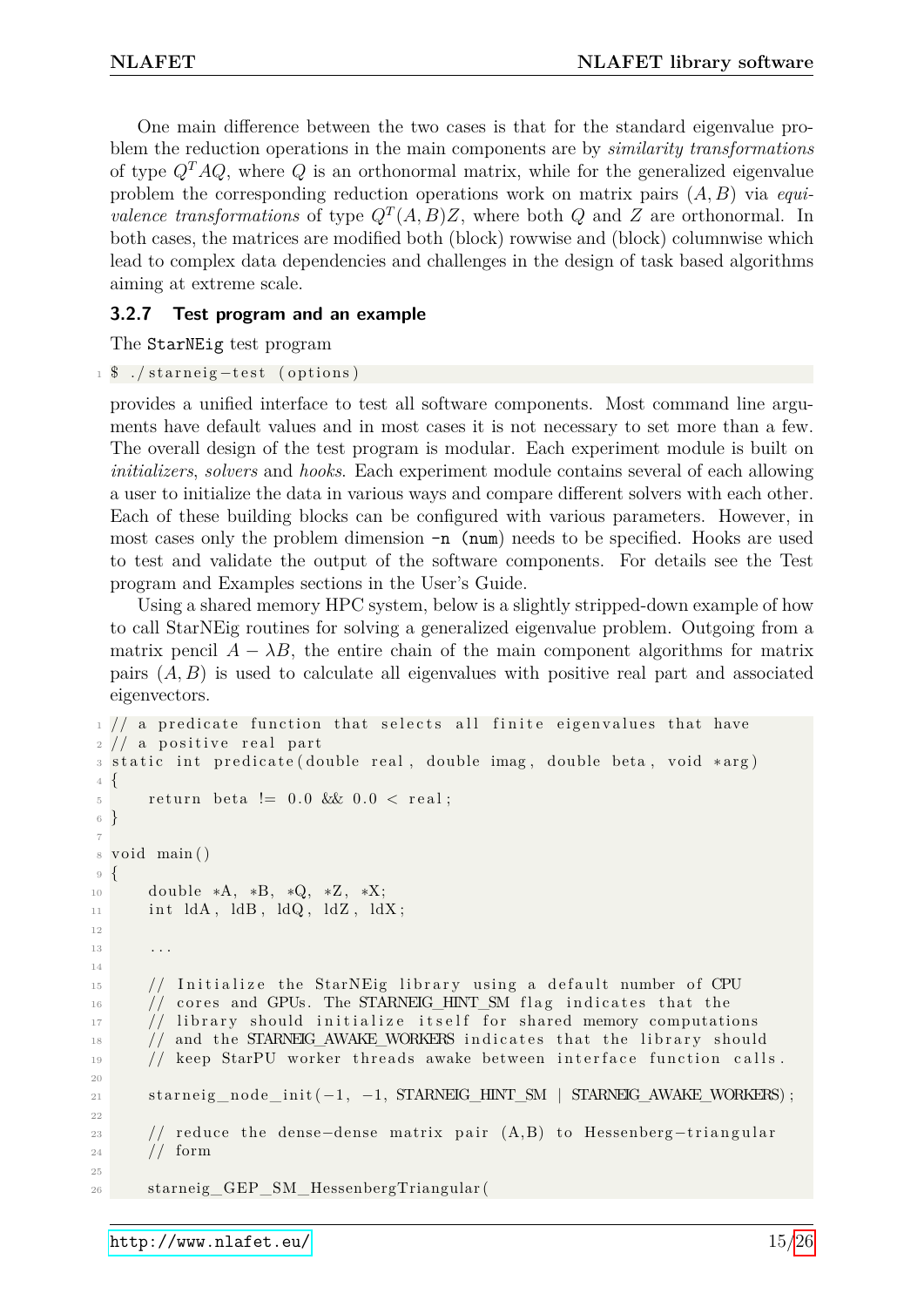```
27 \t n, A, \, dA, B, \, dB, Q, \, dq, Z, \, ddZ);28
29 // reduce the Hessenberg-triangular matrix pair (A,B) to generalized
30 // Schur form
31
32 starneig_GEP_SM_Schur (
\alpha 33 n, A, ldA, B, ldB, Q, ldQ, Z, ldZ, real, imag, beta);
34
\frac{35}{10} // selects all finite eigenvalues that have a positive real part
36
37 int num selected;
38 starneig_GEP_SM_Select (
39 n, A, ldA, B, ldB, &predicate, NULL, select, &num selected ;
40
41 // compute eigenvectors corresponding to the selected set of
     eigenvalues
42
43 starneig_GEP_SM_Eigenvectors (
n, select, A, IdA, B, IdB, Q, IdQ, X, IdX);45
46 // de−initialize the StarNEig library
47
48 starneig_node_finalize();
49 }
```
More detailed examples including validation via accuracy residual tests are presented in the User's Guide.

#### <span id="page-16-0"></span>**4 Sparse direct factorizations and solvers**

We gave details of the library software for sparse direct factorizations and software that were developed by 30 April 2017 in Deliverable D7.5. This work is part of Task 3.2 of workpackage WP 3.

The NLAFET public repositories for sparse direct factorizations and solvers are:

- SpLLT: Sparse  $LL^T$  solver for  $A = A^T$ , where *A* is positive definite.
- SyLVER: Symmetrically structured factorizations.
- ParSHUM: Sparse *LU* solver for highly unsymmetric matrices.
- BC: Hybrid solver based on block Cimmino for square and rectangular systems.

We now discuss the software in these four repositories using the earlier deliverable as our baseline.

#### <span id="page-16-1"></span>**4.1 SpLLT**

As discussed in Deliverable D7.5, the supernodal sparse Cholesky solver SpLLT, is implemented as a task-based algorithm and has STF versions using OpenMP and StarPU and a PTG version using ParSec. The use of runtime systems means that the code is easier to port between different architectures and we showed that there was very little overhead to using the runtime systems. Indeed on large problems our code outperformed similar state-of-the-art solvers that just used OpenMP. Since then there have been very significant enhancements to the SpLLT solver.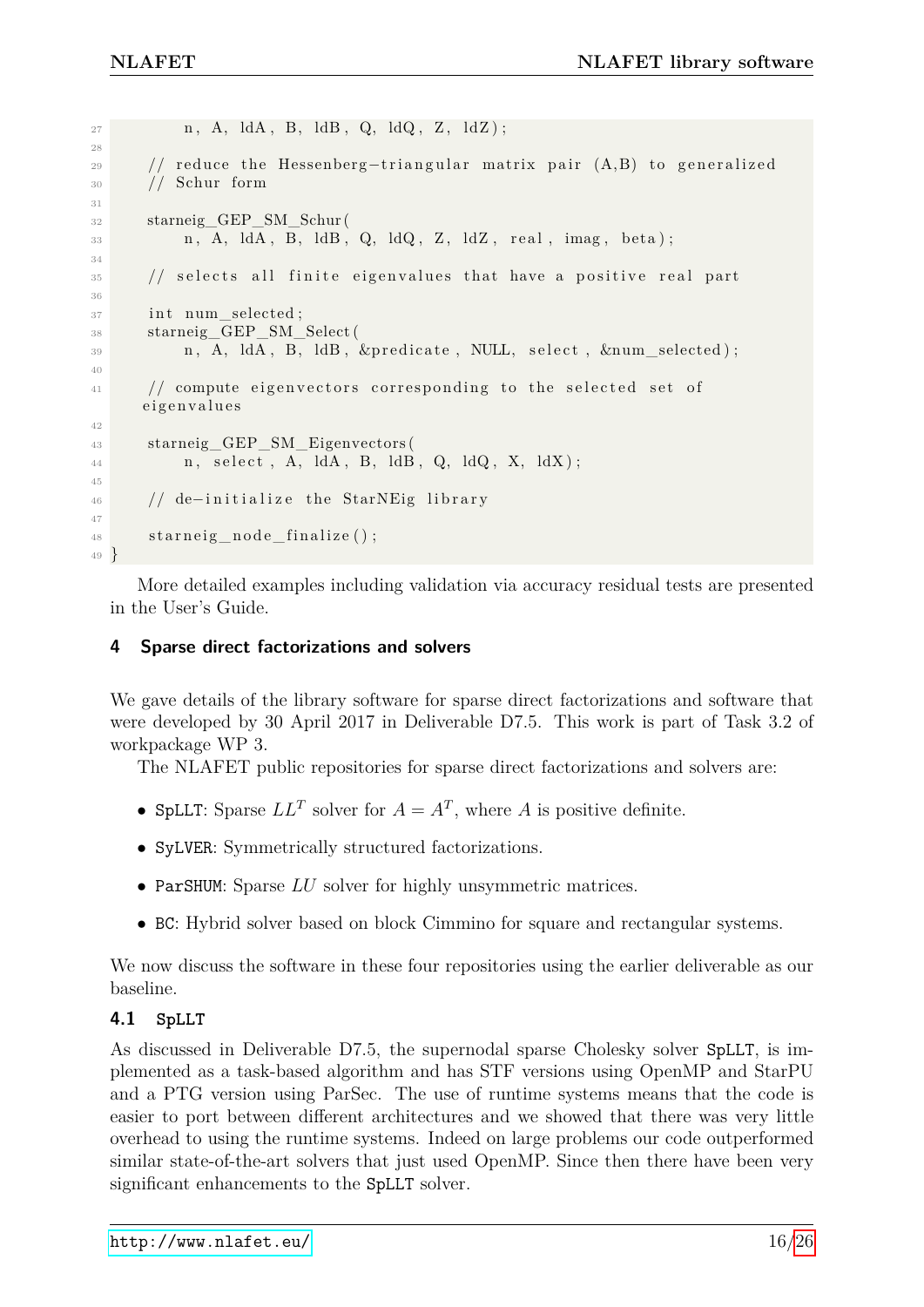A major improvement was to develop a blocked parallel implementation of the routines that use the Cholesky factorization to solve the sparse symmetric positive definite system. This work was presented in NLAFET Working Note WN-20 *Parallelization of the solve phase in a task-based Cholesky solver using a sequential task flow model* [\[13\]](#page-25-4). This is particularly important when solutions of several different equations are required, for example in optimization. This is also true if the direct solver is used in an iterative method, and we show an example of this in Section [4.4.](#page-19-0) This solve code was also upgraded for a block of right-hand sides and got a significant performance enhancement by vectorizing across the right-hand sides.

#### <span id="page-17-0"></span>**4.2 SyLVER**

The SyLVER repository contains codes for the factorization of sparse symmetrically structured matrices and the solution of equations with these as a coefficient matrix.

The codes are task-based and use the multifrontal approach that is based upon an elimination tree representation of the sparse factorization. The matrix is ordered using a standard sparsity reducing ordering such as nested dissection that is performed on the structure of the matrix  $|A| + |A|^T$  and this ordering is used to build the tree where *parallelism* can be exploited at two levels. At the tree level, when operations on different branches of the tree can proceed in parallel and, *at the node level*, when dense kernels are used. Since the tree is based on the symmetrized pattern of *A*, it is specifically designed for symmetrically structured matrices although any unsymmetric matrix could be factorized by including explicit zeros so that the pattern is symmetric.

If the matrix is symmetric positive definite then numerical pivoting is not required and the code provides an alternative to the supernodal code described in Section [4.1.](#page-16-1) The two approaches have their own strengths and weaknesses and one might perform better than the other depending on the structure of the elimination tree. Our experience is that the multifrontal approach is both easier to implement and more suited for a GPU implementation but requires more memory. For background information on these approaches to the direct solution of sparse equations, we refer the reader to the book [\[19\]](#page-25-5).

However, for matrices that are not positive definite, we require numerical pivoting to ensure numerical stability. This is done during the numerical factorization and requires dense kernels to be coded to accommodate this. The main algorithmic work, in Task 3.2, has been on designing kernels that maintain high levels of parallelism while maintaining numerical stability. This work is described in NLAFET Working Note WN-21 *A new sparse LDL<sup>T</sup> solver using A Posteriori Threshold Pivoting* [\[18\]](#page-25-6) and uses 2-D blocking, speculative execution, and a fail-in-place approach to enable most of the computation to proceed in parallel.

Details for the installation of the codes in SyLVER are presented in the Deliverable D3.3.

#### <span id="page-17-1"></span>**4.3 ParSHUM**

The ParSHUM repository contains codes for the solution of matrices that are highly unsymmetric. We define a highly unsymmetric matrix as a matrix whose structure is not well approximated by the structure of  $|A| + |A|^T$ . Various authors have defined a measure of the asymmetry of a matrix and here we use that defined in [\[21\]](#page-25-7) which is the proportion of off-diagonal entries for which there is a corresponding entry in the transpose, viz.

$$
si(A) = \frac{number_{i\neq j}\{a_{ij} * a_{ji} \neq 0\}}{nz\{A\}},
$$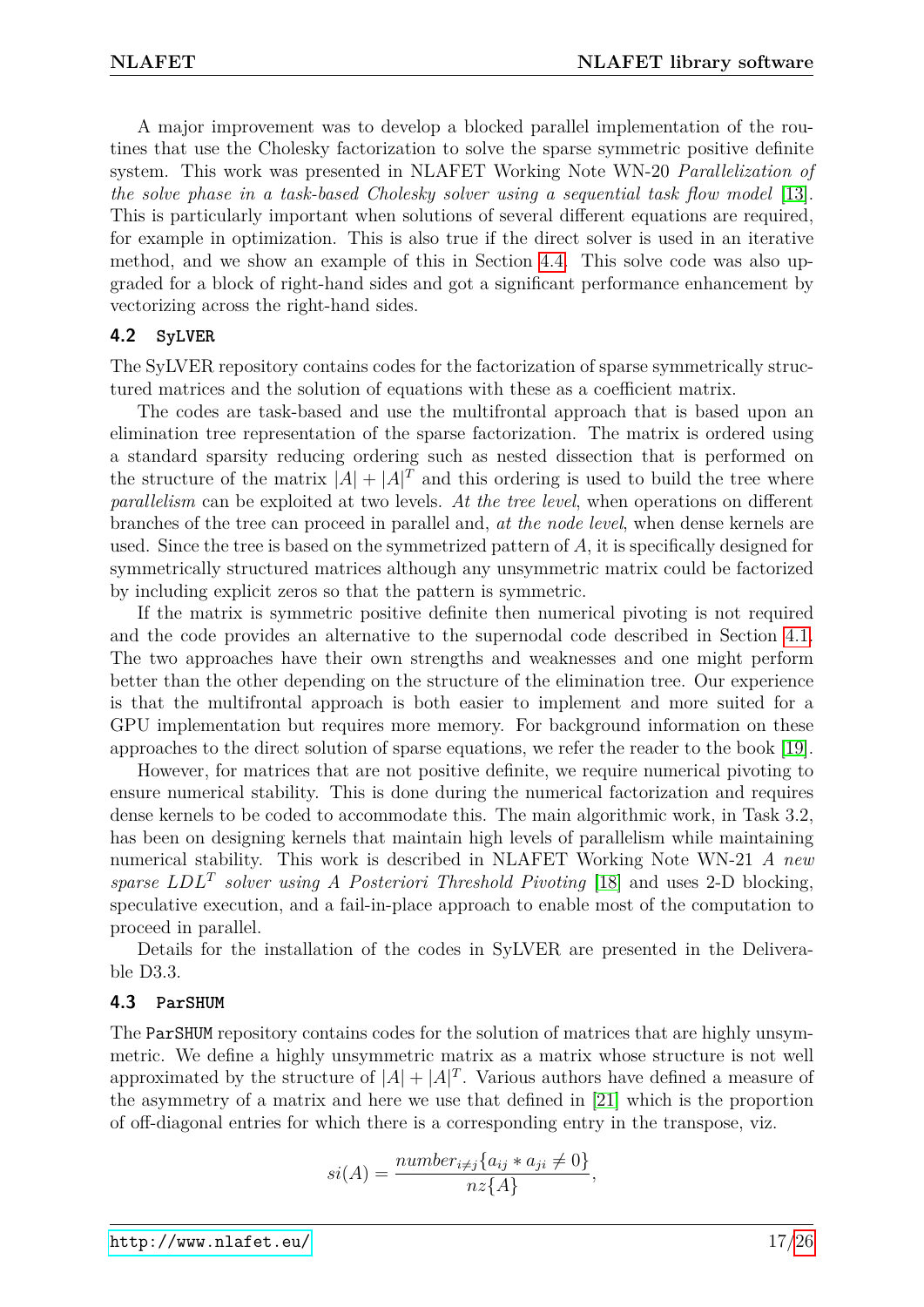where *si* is called the symmetry index and  $nz{A}$  is the number of off-diagonal entries in the matrix *A*. A symmetric matrix will thus have a symmetry index of 1*.*0. Matrices with symmetry indices of less than 0.9 can be considered highly unsymmetric and these are the main target of the ParSHUM package developed within Task 3.3.

One of the main algorithmic challenges in this work was to design parallel algorithms for implementing a right-looking factorization, which is described in NLAFET Working Note WN-22 *Design and implementation of a parallel Markowitz threshold algorithm* [\[14\]](#page-25-8). The code in the repository based on this algorithm outperforms all other codes for this class of matrices on multicore CPUs.

<span id="page-18-0"></span>In order to solve such systems on distributed memory machines, we first perform a block partitioning of the matrix to a form shown in Figure [3.](#page-18-0) The blocks on the



Figure 3: A singly bordered block diagonal form.

diagonal are distributed and the core ParSHUM multicore code is used to factorize these rectangular blocks as we show in Figure [4a.](#page-18-1) When all blocks are factorized, the remaining Schur complement shown red in Figure [4b](#page-18-2) is factorized using a parallel dense factorization.

<span id="page-18-1"></span>

<span id="page-18-2"></span>Figure 4: Factorization of SBBD form.

The performance of this approach depends on having a small border and in our extensive numerical experiments on this we have shown that for highly symmetric matrices particularly from applications where the matrix is very sparse this border is indeed small.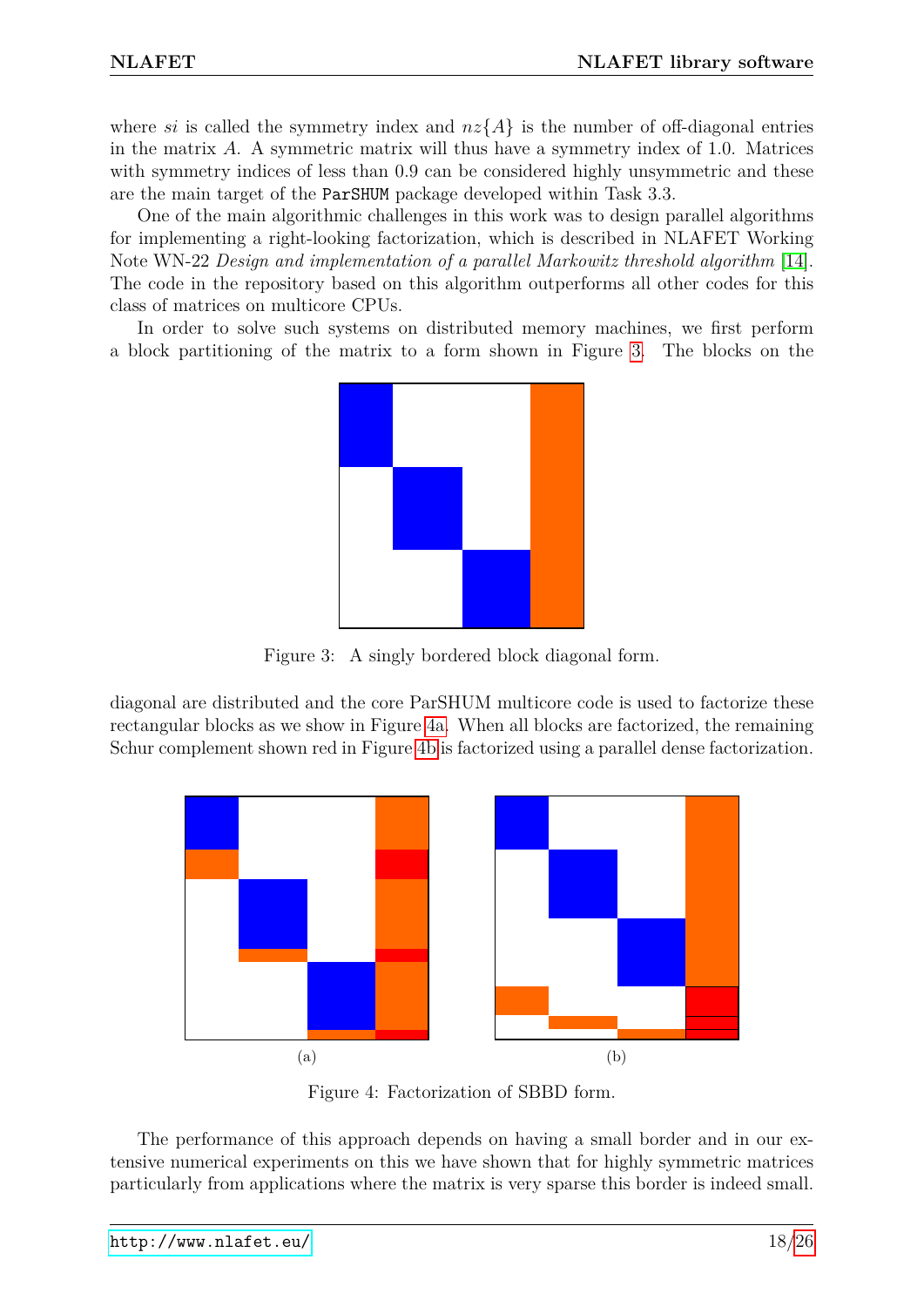It increases when we increase the number of partitions but still tends to remain very small relative to the size of the original matrix.

We use Zoltan [\[10\]](#page-24-7) to effect the partitioning and ParSHUM to factorize the blocks on the diagonal. Thus we combine distributed memory parallelism (using MPI) with shared memory parallelism (using OpenMP).

We have used this code when solving systems from Power System applications and have described this work in Deliverable D5.3.

Details for the installation of the codes in ParSHUM are presented in the Deliverable D3.6.

#### <span id="page-19-0"></span>**4.4 BC**

The codes in the BC repository implement a hybrid approach to solving sparse equations. They can solve sparse systems with unsymmetric or even rectangular matrices using both distributed memory and shared memory parallelism. The codes are based on the ABCD code[1](#page-0-0) [\[20\]](#page-25-9) and much of this work in Task 3.4 has been done in collaboration with our colleagues in Toulouse, France. We described this work in Deliverable D3.7 submitted in February 2019 (M40).

In practice, the code detects if the matrix has more rows than columns. If it does, the matrix is partitioned into block columns and distributed. Each block of columns forms a subsystem that is then used to create an augmented system which is solved by using SyLVER (see Section [4.2\)](#page-17-0). The local solutions are concatenated into a vector that is used in an CG-like iterative method. Otherwise, when the number of rows is not greater than the number of columns, we use a block row partitioning so that the local solution of the augmented systems is now summed rather than concatenated. We give details of these two algorithms in Deliverable D3.7.

The performance of the code relies on the parallel implementation of CG and the efficiency of the SyLVER solver, but also on a good partitioning of the matrix. The convergence of BC is improved by using a numerically aware partitioner [\[29\]](#page-26-2). Experimental results have shown that, depending on the problem, this partitioner is able to reduce the number of iterations by a factor of up to 5 over a partitioner that does not respect numerical values. This numerically aware partitioning is the default in our package.

Details for the installation of the codes in BC are presented in the Deliverable D3.7.

#### <span id="page-19-1"></span>**5 Communication optimal algorithms for iterative methods**

In Deliverables 4.3 and 4.4 we have introduced a preconditioned Krylov subspace solver which aims to reduce communication when solving large sparse linear systems of equations.

The NLAFET public repository for communication optimal algorithms for iterative methods is:

• preAlps: Preconditioned iterative methods and enlarged Krylov methods.

#### <span id="page-19-2"></span>**5.1 preAlps library**

In Deliverable 4.5 we have described the preAlps library which integrates a highly parallel and efficient implementation of enlarged CG Krylov subspace methods and the multilevel LORASC preconditioner. Their performance has been assessed in Deliverables 4.4, 4.5, and 5.3.

 $1$ <http://abcd.enseeiht.fr/>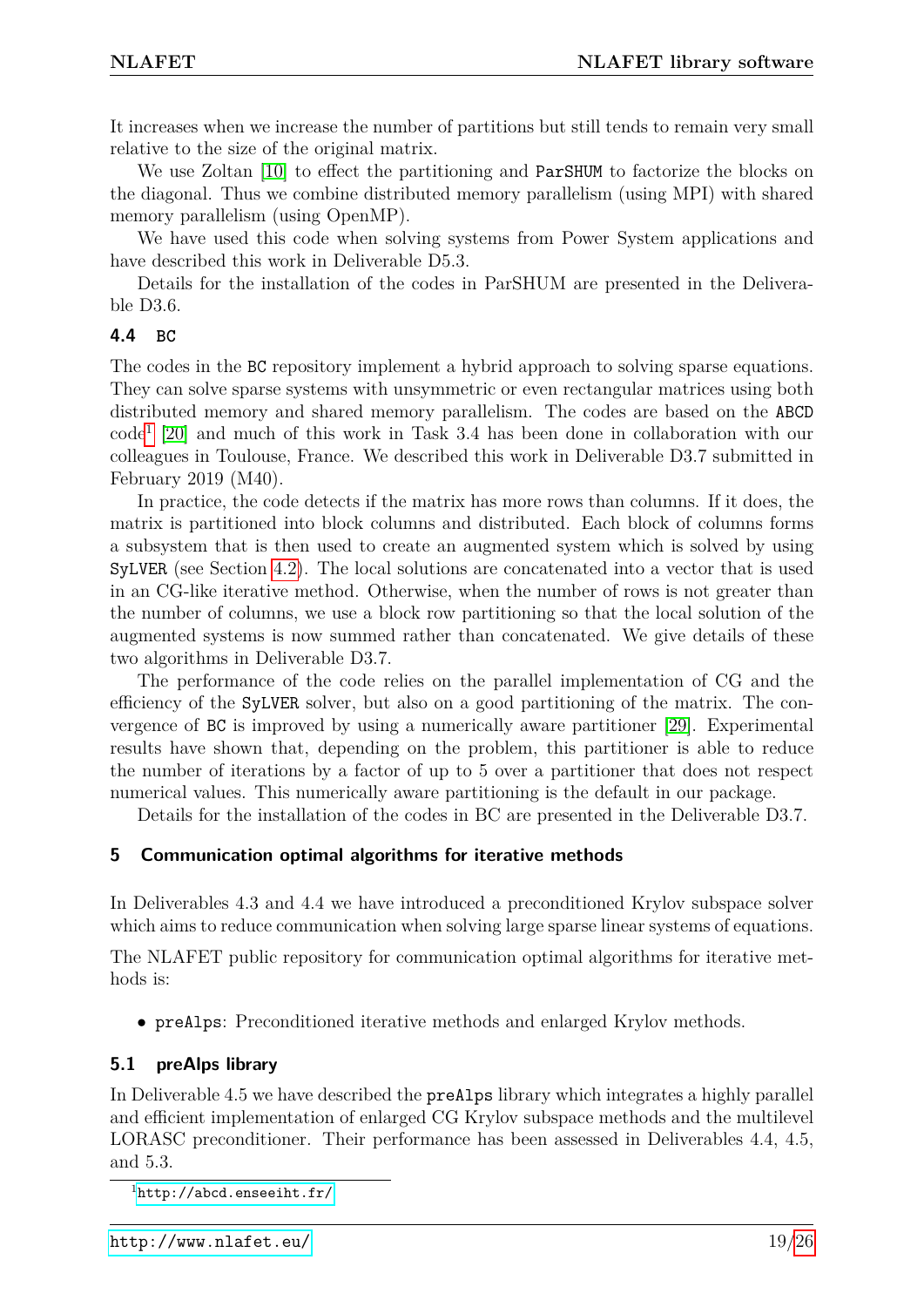The library depends on a few external libraries that need to be installed and linked with preAlps before it is ready to use:

- BLAS and LAPACK [\[7\]](#page-24-8): BLAS is a standard library for performing basic vector and matrix operations. LAPACK is a standard software for numerical linear algebra. Although any library providing BLAS and LAPACK can be used, we recommend MKL [\[30\]](#page-26-3).
- METIS[\[24\]](#page-25-10) and ParMETIS [\[25\]](#page-25-11): sequential and parallel graph partitioning tools. METIS is required in order to use ECG, while ParMETIS is required in order to use LORASC. We recommend to install ParMETIS as it already contains all METIS routines. preAlps was tested with METIS 5.1.0 and ParMETIS 4.0.3. These partitioning tools can be downloaded from [http://glaros.dtc.umn.edu/gkhome/metis/](http://glaros.dtc.umn.edu/gkhome/metis/metis/overview) [metis/overview](http://glaros.dtc.umn.edu/gkhome/metis/metis/overview) and <http://glaros.dtc.umn.edu/gkhome/metis/parmetis/overview>.
- PARPACK [\[27\]](#page-26-4): a parallel library used to solve eigenvalue problems. PARPACK is required in order to use LORASC. A latest version can be downloaded from <http://www.caam.rice.edu/software/ARPACK/download.html> . At the moment, only PARPACK is supported in preAlps, but we plan to use other eigenvalue solvers.
- MUMPS [\[6\]](#page-24-9): a distributed parallel sparse direct solver. MUMPS is required in order to use LORASC. preAlps was tested with MUMPS 5.1.2. It can be downloaded from <http://mumps.enseeiht.fr/>
- PARDISO: a sequential and multithreaded sparse direct solver. This library is optional if MKL is already provided. If MKL is not provided, PARDISO from <http://pardiso-project.org/> should be installed.

The complete installation of preAlps is described in Deliverable 4.5 and in the RE-ADME file of preAlps repository. The directory *example* of preAlps contains several standalone examples for testing ECG and LORASC. The *-h* option details the usage of these example codes.

For completeness we recall here the different routines available. Our implementation of ECG is based on Reverse Communication Interface [\[23\]](#page-25-12) and written in C and MPI. Following this scheme we provide four routines:

- preAlps\_ECGInitialize(ECG\_t\* ecg, double\* rhs, int\* rci\_request): initialize the underlying structure,
- preAlps ECGIterate(ECG t\* ecg, int\* rci request): used within a loop to perform the iterations of the method,
- preAlps ECGStoppingCriterion(ECG t\* ecg, int\* stop): compute and check the convergence of the method,
- preAlps\_ECGFinalize(ECG\_t\* ecg, double\* solution): retrieve the solution and free the memory.

LORASC preconditioner can be built separately and used in any sparse iterative solver. The implemented routines are briefly described below: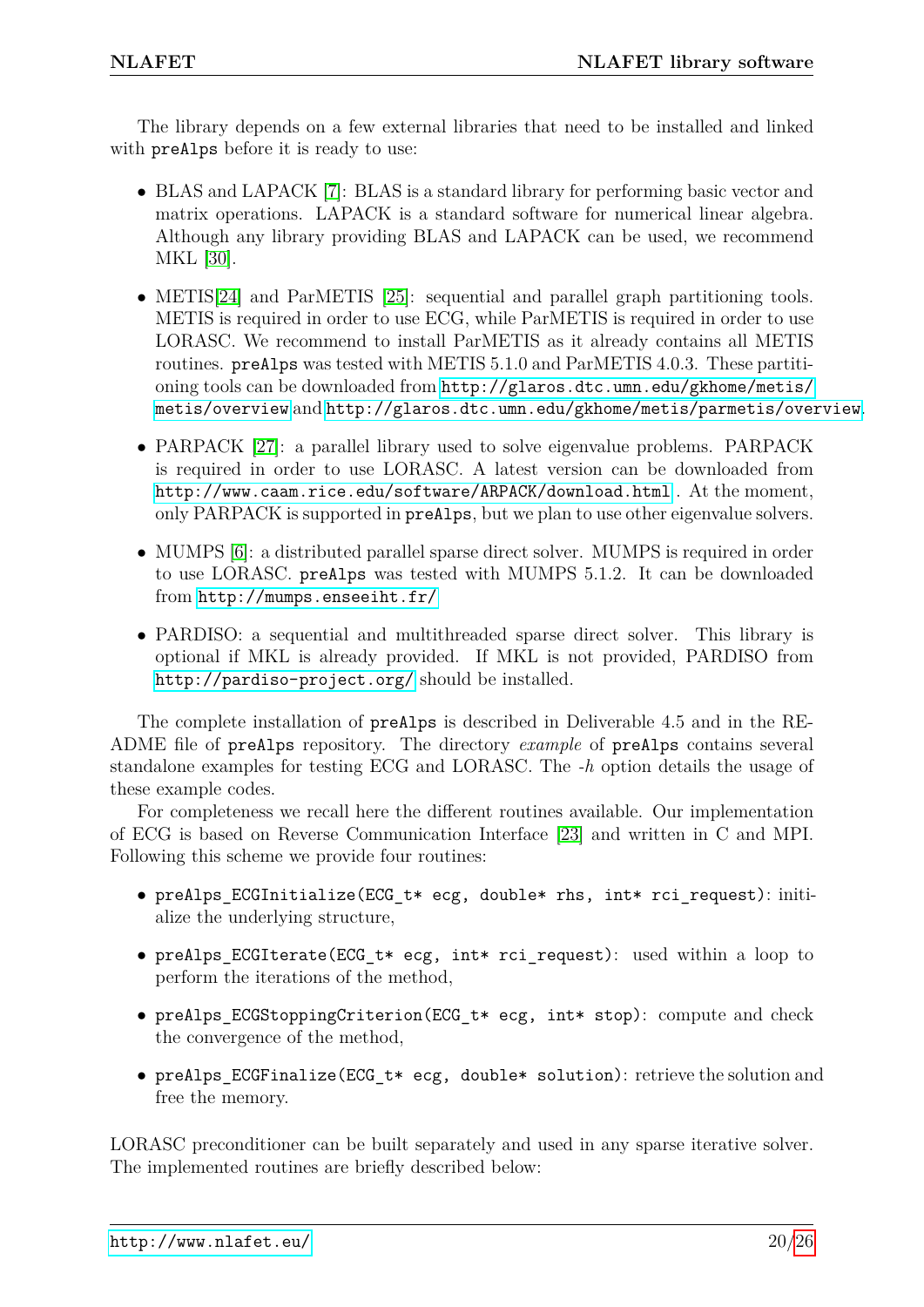**ALGORITHM 1:** Tiled algorithm for solving  $Ax = b$ .

<span id="page-21-2"></span>**for**  $j = N, N - 1, ..., 1$  **do**  $x_j \leftarrow A_{jj}^{-1} b_j;$ **for**  $i = 1, 2, ..., j - 1$  **do**  $b_i$  ←  $b_i$  −  $A_{ij}x_j$ **end end**

- preAlps LorascAlloc (preAlps Lorasc t \*\*lorasc) : creates an object of the type preAlps Lorasc t. The resulting object can be used by the end-user to replace the default parameters such as the deflation tolerance.
- preAlps\_LorascBuild (preAlps\_Lorasc\_t \*lorasc, CPLM\_Mat\_CSR\_t \*A, CPLM\_Mat\_CSR\_t \*locAP, MPI\_Comm comm) : constructs LORASC preconditioner from an input matrix *A* and stores all the required internal workspace in the object lorasc. First, it partitions and permutes the matrix *A* into a block arrow structure, then distributes it to each processor. After this distribution, each processor stores in the output matrix *locAP* its block from a 1-D block row distribution of the permuted matrix *A*. Finally it constructs the preconditioner itself.
- preAlps LorascApply (preAlps Lorasc t \*lorasc, double \*x, double \*y) : applies LORASC preconditioner on a vector *x* and returns the result in the vector *y*.
- preAlps\_LorascApplyMat (preAlps\_Lorasc\_t \*lorasc, CPLM\_Mat\_Dense\_t \*X, CPLM\_Mat\_Dense\_t \*Y) : applies LORASC preconditioner on a dense matrix  $X$ , and returns the result in a dense matrix  $Y$ . This routine does the same computation as preAlps\_LorascApply routine with the difference that it applies the preconditioner on a dense matrix.
- preAlps\_LorascDestroy (preAlps\_Lorasc\_t \*\*lorasc) : frees the internal memory allocated by LORASC preconditioner and destroys lorasc object.

# <span id="page-21-0"></span>**6 Cross-cutting tools**

The NLAFET public repositories for cross-cutting topics are:

- PCP-runtime: Parallelizing the critical path.
- ABFT-factor: Tiled factorizations with ABFT.

# <span id="page-21-1"></span>**6.1 The experimental PCP runtime library**

Many of the task-based parallel algorithms explored in the NLAFET project have task graphs which depend on one or more parameters, e.g., tile sizes and algorithmic block sizes. Consider for example a tiled algorithm (Algorithm [1\)](#page-21-2) for solving a triangular linear system of equations

$$
\begin{bmatrix} A_{11} & \cdots & A_{1N} \\ & \ddots & \vdots \\ & & A_{NN} \end{bmatrix} \begin{bmatrix} x_1 \\ \vdots \\ x_N \end{bmatrix} = \begin{bmatrix} b_1 \\ \vdots \\ b_N \end{bmatrix}.
$$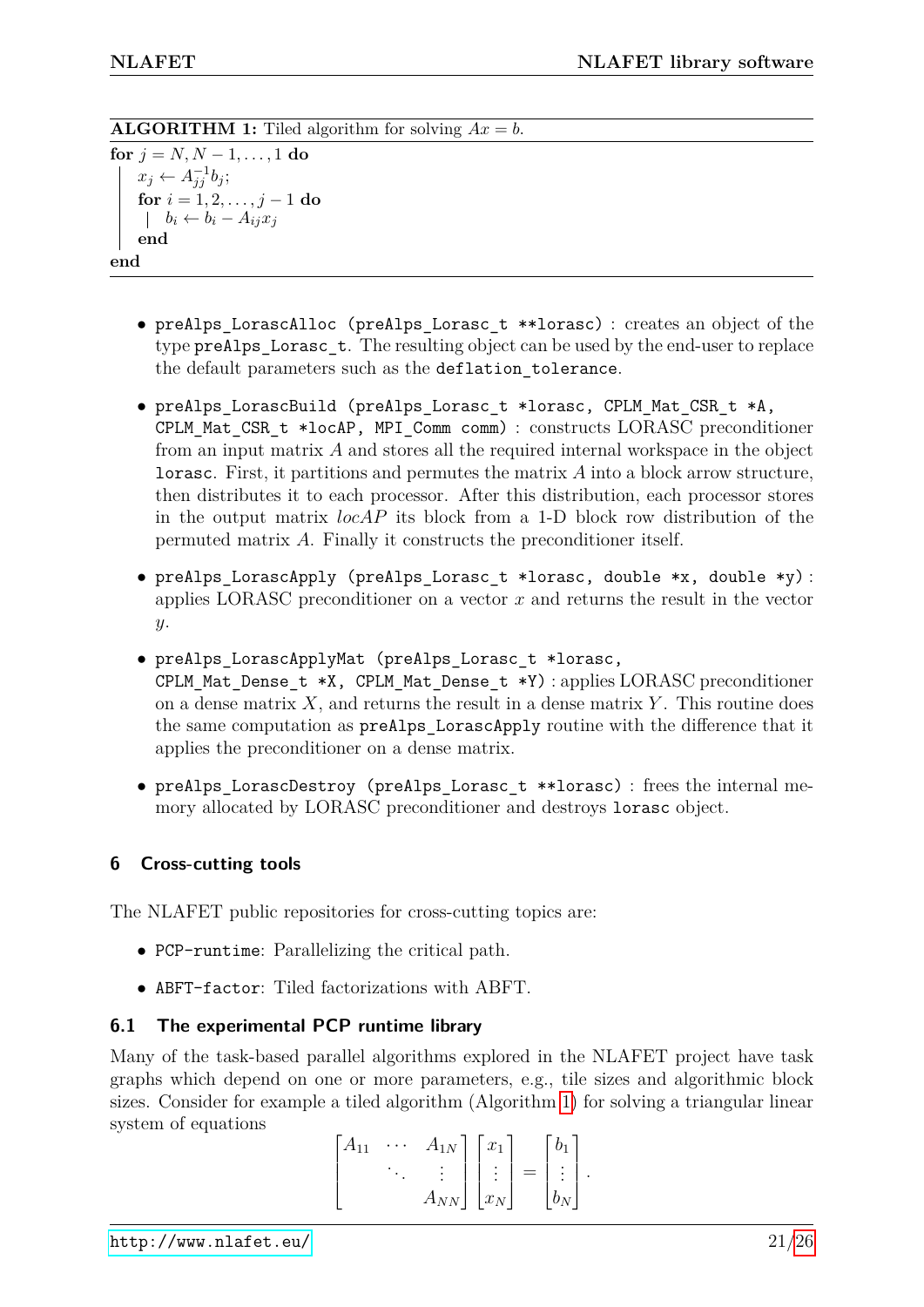By creating a task for each tiled solve  $A_{jj}^{-1}b_j$  and each tiled update  $b_i - A_{ij}x_j$ , one obtains a task graph  $G_N$  with  $N(N+1)/2$  tasks. The total amount of work/arithmetic is independent of *N*, which implies that *N* determines the task granularity. Large *N* results in many small tasks and a high degree of concurrency. Small *N* results in a few large tasks and barely any concurrency.

Task-based implementations of parallel algorithms commonly work under the assumption that each task runs sequentially on one core, which is here referred to as *regular scheduling*. Suppose regular scheduling is used when solving a triangular system of size  $n \times n$ . The performance can be optimized for a particular machine and problem size by tuning *N*. The execution time, as a function of *N*, tends to decrease before eventually increasing. The initial decrease stems from an increasing degree of concurrency, and the eventual increase is the result of a decrease in task efficiency and increase in scheduling overhead.

If the degree of concurrency is too low, then the execution time will be determined by the execution time of the critical path. In such situations, increasing the number of cores will not help. However, some improvement might be possible by running some or all tasks in parallel instead of sequentially. This is clearly the case for some fixed values of *N*, but are improvements possible also for optimal[2](#page-0-0) values of *N*?

Within the NLAFET project, the idea of parallelizing (only) the tasks on the critical path, here referred to as *parallel critical path scheduling*, has been extensively investigated and reported in the NLAFET deliverable reports D6.1 *Prototypes for runtime systems exhibiting novel types of scheduling* and D6.3 *Evaluation of software prototypes*. To use parallel critical path scheduling, the user selects a path in the graph, ideally but not necessarily a path which is critical under regular scheduling. Then the user supplies parallel implementations of all types of tasks on the selected path. Finally, the user sets the number of cores *q* to use for the parallel execution of critical tasks.

A runtime system supporting parallel critical path scheduling behaves as follows. Before execution begins, *q* cores are set aside for the critical tasks and the remaining  $p - q$ cores are reserved for the non-critical tasks. (Note that regular scheduling essentially corresponds to  $q = 0$ .)

Since parallel critical path scheduling generalizes regular scheduling, one would expect that by optimizing both *N* and *q* one can achieve comparable or superior performance compared to regular scheduling. In order to properly test the idea, an experimental taskbased runtime system (called PCP-runtime) was developed. The objective was to enable a fair comparison of parallel critical path scheduling with regular scheduling. At the time when D6.1 was delivered, no runtime systems were optimized for parallel critical path scheduling. The source code for the experimental runtime system, including a couple of examples of its use, is available for download in the PCP-runtime repository<sup>[3](#page-0-0)</sup>.

As reported in the M42 deliverable D6.3, parallel critical path scheduling can now be implemented (albeit not with minimal overhead) on top of StarPU. No modification of the StarPU source code is necessary. New results presented in D6.3 suggest that the performance impact of parallel critical path scheduling is modest. The main benefit appears to be the possibility to avoid using very small tiles — tiles so small that the overhead in the runtime system (StarPU in this case) ruins the performance.

<sup>&</sup>lt;sup>2</sup>The optimal value of *N* using regular scheduling is likely to be different from the optimal value using some other form of scheduling.

<sup>3</sup><https://github.com/NLAFET/PCP-runtime>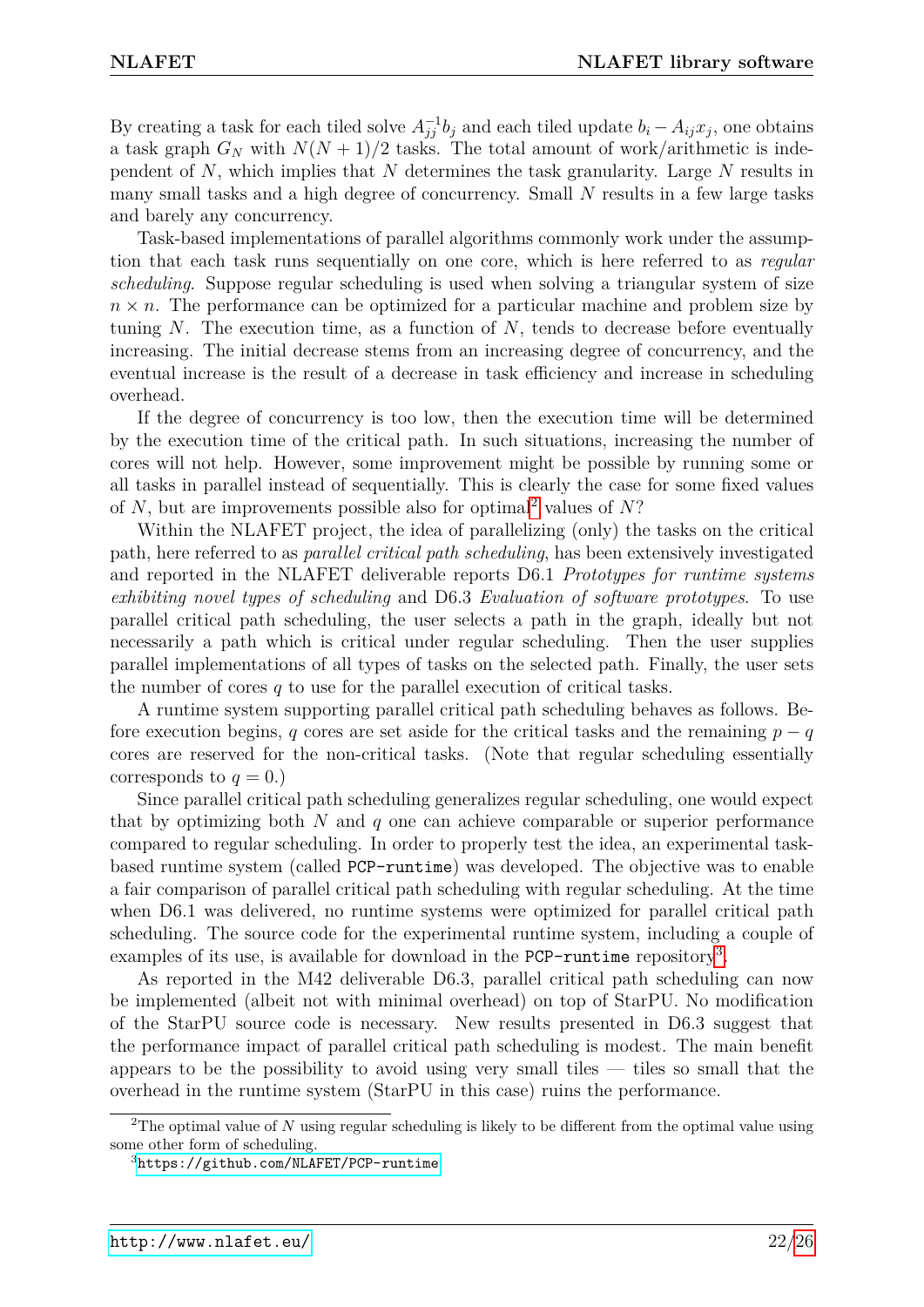# <span id="page-23-0"></span>**6.2 One-sided factorizations with algorithm-based fault tolerance**

The ABFT-factor repository contains prototype software for tiled one-sided factorisations with algorithm-based fault tolerance. Fault tolerance methods aim to provide a mechanism for detecting and correcting errors, such as memory bit-flips, data corruption, or intermittent hardware faults that can be expected to occur during large-scale linear algebra computations [\[28\]](#page-26-5). ABFT implementations seek to exploit algorithmic structure in order to minimise the computational cost of detecting and correcting such errors within parallel systems. The increasing parallelism of modern HPC architectures inevitably leads to an increase in the frequency of such errors [\[11\]](#page-24-10), and therefore places increased importance on their efficient detection and correction. The ABFT prototype software contained within the repository uses the PaRSEC framework [\[12\]](#page-24-11), which provides a task-based environment on which to run shared- or distributed-memory computations. The ABFT implementation is demonstrated using Cholesky factorisation, with a dual-checksum approach, allowing the location of faults to be identified and corrected efficiently. Details on the implementation used, and operation of the software, can be found in the associated report for deliverable D6.7. Performance tests demonstrate a low overhead in computational cost and memory utilisation for the inclusion of ABFT, strengthening the case for its use to allow high-performance error mitigation within dense linear algebra routines.

# <span id="page-23-1"></span>**7 Summary and future contributions**

We have presented the current 13 public repositories which together make up the public release of the NLAFET library. In addition to source codes, each repository include documentation that describes installation, usage, and testing of the main software components. In most cases the documentation is provided in Users' Guides generated via the Doxygen system.

In comparisons with existing state-of-the-art library software, NLAFET shows outstanding results in terms of performance, scalability and accuracy. Such comparisons and results concerning all NLAFET repositories are presented in several NLAFET delivera-ble reports and NLAFET Working Notes, all available via the NLAFET web-site<sup>[4](#page-0-0)</sup>. For example, the M42 NLAFET deliverable report D5.3 *Validation and evaluation* describes efforts on validation and integration of NLAFET library components in some challenging applications.

Altogether, the software components of the NLAFET library release for solving fundamental and important numerical linear algebra problems provide novel task-based algorithms using various programming environments (MPI, OpenMP, ParSEC and StarPU) and contribute to the development of parallel numerical linear algebra for future extreme scale systems. For the future, we plan to update and integrate new progress concerning software components in the NLAFET library.

# **Acknowledgements**

We thank the High Performance Computing Center North (HPC2N) at Umeå University, which is part of the Swedish National Infrastructure for Computing (SNIC), for providing computational resources and valuable support.

<sup>4</sup>http://www.nlafet.eu/public-deliverables/ and http://www.nlafet.eu/working-notes/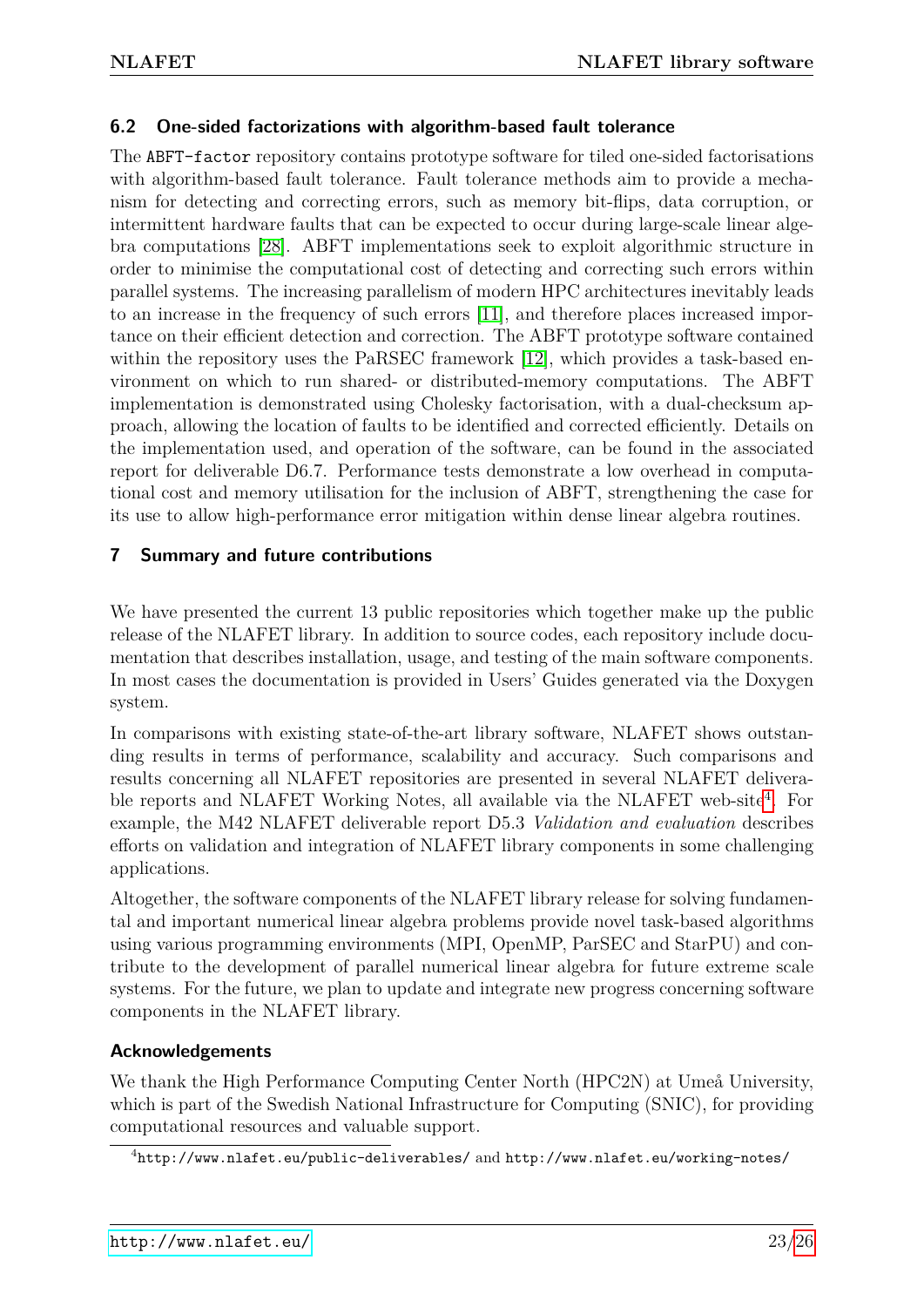#### **References**

- <span id="page-24-2"></span>[1] StarPU — A Unified Runtime System for Heterogeneous Multicore Architectures. <http://starpu.gforge.inria.fr/>.
- <span id="page-24-3"></span>[2] B. Adlerborn, B. Kågström, and D. Kressner. A Parallel QZ Algorithm for Distributed Memory HPC Systems. *SIAM J. Sci. Comput.*, 36(5):C480–C503, 2014.
- <span id="page-24-4"></span>[3] Björn Adlerborn, Bo Kågström, and Daniel Kressner. PDHGEQZ User Guide. *NLA-FET Working Note* [WN-2,](http://www.nlafet.eu/wp-content/uploads/2016/01/NLAFET-WN2-Adlerborn-Kagstrom-Kressner-161111.pdf) May, 2016. Also as Report UMINF 15.12, Dept. of Computing Science, Umeå University, SE-901 87 Umeå, Sweden.
- <span id="page-24-6"></span>[4] Björn Adlerborn, Lars Karlsson, and Bo Kågström. Distributed one-stage hessenbergtriangular reduction with wavefront scheduling. *SIAM J. Scientific Computing*, 40(2), 2018.
- <span id="page-24-5"></span>[5] Björn Adlerborn, Lars Karlsson, and Bo Kågström. Distributed One-Stage Hessenberg-Triangular Reduction with Wavefront Scheduling. *NLAFET Working Note* [WN-1,](http://www.nlafet.eu/wp-content/uploads/2016/01/NLAFET-WN1-Adlerborn-Karlsson-Kagstrom-161111.pdf) May, 2016. Also as Report UMINF 16.10, Dept. of Computing Science, Umeå University, SE-901 87 Umeå, Sweden.
- <span id="page-24-9"></span>[6] P. R. Amestoy, I. S. Duff, J. Koster, and J.-Y. L'Excellent. A fully asynchronous multifrontal solver using distributed dynamic scheduling. *SIAM J. Matrix Anal. Appl.*, 23(1):15–41, 2001.
- <span id="page-24-8"></span>[7] Edward Anderson, Zhaojun Bai, Christian Bischof, Susan Blackford, Jack Dongarra, Jeremy Du Croz, Anne Greenbaum, Sven Hammarling, A. McKenney, and D. Sorensen. *LAPACK User's Guide*, volume 9. SIAM, 1999.
- <span id="page-24-0"></span>[8] Edward Anderson, Zhaojun Bai, Christian Bischof, Susan Blackford, Jack Dongarra, Jeremy Du Croz, Anne Greenbaum, Sven Hammarling, Alan McKenney, and D Sorensen. *LAPACK Users' guide*, volume 9. SIAM, 1999.
- <span id="page-24-1"></span>[9] L Susan Blackford, Jaeyoung Choi, Andy Cleary, Eduardo D'Azevedo, James Demmel, Inderjit Dhillon, Jack Dongarra, Sven Hammarling, Greg Henry, Antoine Petitet, et al. *ScaLAPACK users' guide*, volume 4. SIAM, 1997.
- <span id="page-24-7"></span>[10] Erik Boman, Karen Devine, Lee Ann Fisk, Robert Heaphy, Bruce Hendrickson, Courtenay Vaughan, Umit Catalyurek, Doruk Bozdag, William Mitchell, and James Teresco. *Zoltan 3.0: Parallel Partitioning, Load-balancing, and Data Management Services; User's Guide*. Sandia National Laboratories, Albuquerque, NM, 2007. Tech. Report SAND2007-4748W [http://www.cs.sandia.gov/Zoltan/ug\\_html/ug.html](http://www.cs.sandia.gov/Zoltan/ug_html/ug.html).
- <span id="page-24-10"></span>[11] George Bosilca, Aurélien Bouteiller, Elisabeth Brunet, Franck Cappello, Jack Dongarra, Amina Guermouche, Thomas Herault, Yves Robert, Frédéric Vivien, and Dounia Zaidouni. Unified model for assessing checkpointing protocols at extreme-scale. *Concurrency and Computation: Practice and Experience*, 26(17):2772–2791, 2014.
- <span id="page-24-11"></span>[12] George Bosilca, Aurelien Bouteiller, Anthony Danalis, Mathieu Faverge, Thomas Hérault, and Jack J Dongarra. Parsec: Exploiting heterogeneity to enhance scalability. *Computing in Science & Engineering*, 15(6):36–45, 2013.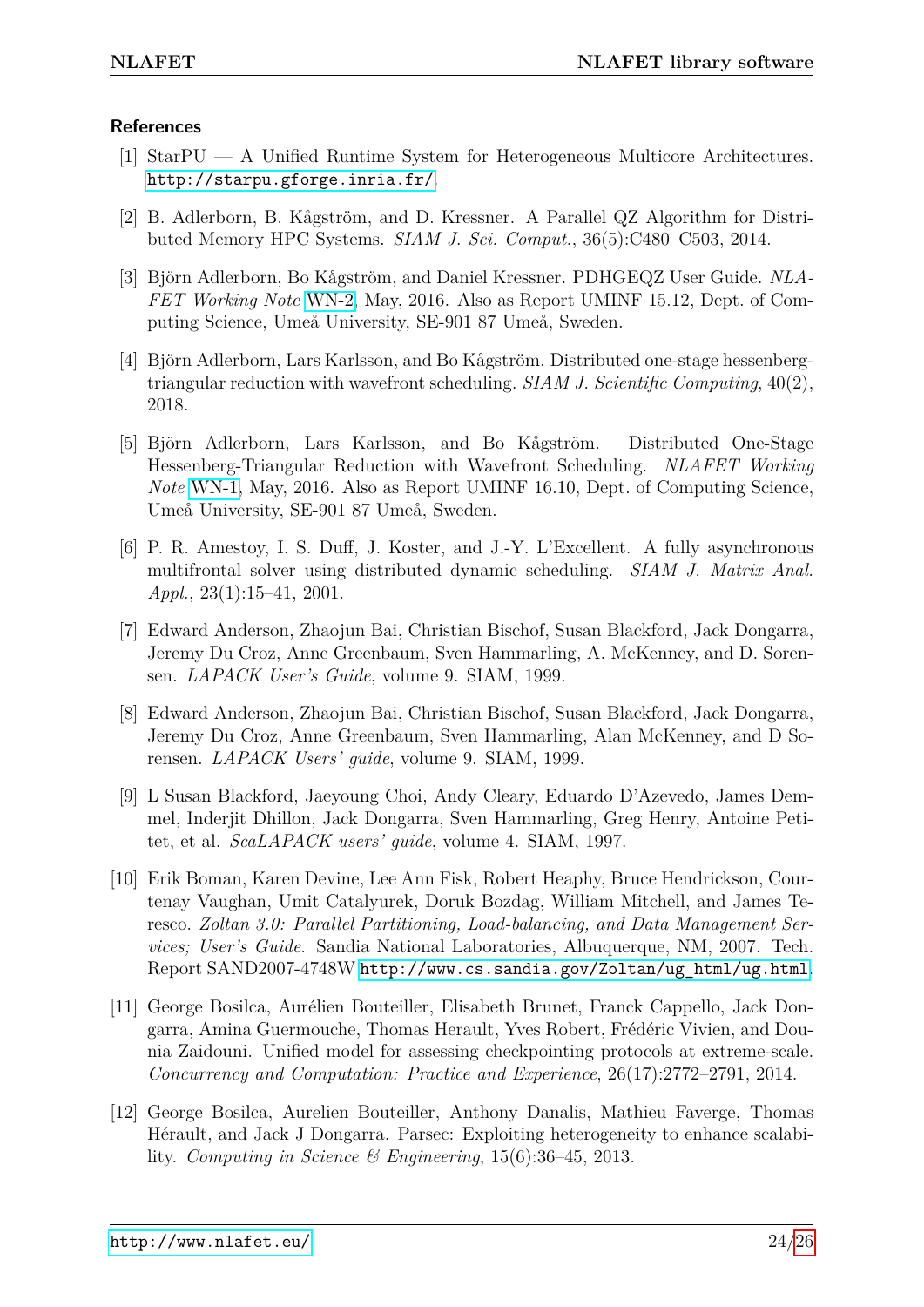- <span id="page-25-4"></span>[13] Sébastien Cayrols, Iain Duff, and Florent Lopez. Parallelization of the solve phase in a task-basedCholesky solver using a sequential task flow model. *NLAFET Working Note* WN-20, October, 2018. Also as Technical Report RAL-TR-2018-008, Science & Technology Facilities Council, UK.
- <span id="page-25-8"></span>[14] Timothy Davis, Iain S. Duff, and Stojce Nakov. Design and implementation of a parallel Markowitz threshold algorithm. *NLAFET Working Note* WN-22, February, 2019. Also as Technical Report RAL-TR-2019-003, Science & Technology Facilities Council, UK.
- <span id="page-25-2"></span>[15] Jack J Dongarra, Jermey Du Cruz, Sven Hammarling, and Iain S Duff. Algorithm 679: A set of level 3 basic linear algebra subprograms: model implementation and test programs. *ACM Transactions on Mathematical Software (TOMS)*, 16(1):18–28, 1990.
- <span id="page-25-1"></span>[16] Jack J Dongarra, Jeremy Du Croz, Sven Hammarling, and Richard J Hanson. Algorithm 656: an extended set of basic linear algebra subprograms: model implementation and test programs. *ACM Transactions on Mathematical Software (TOMS)*, 14(1):18–32, 1988.
- <span id="page-25-0"></span>[17] Jack J Dongarra, Jeremy Du Croz, Sven Hammarling, and Richard J Hanson. An extended set of fortran basic linear algebra subprograms. *ACM Transactions on Mathematical Software (TOMS)*, 14(1):1–17, 1988.
- <span id="page-25-6"></span>[18] Iain Duff, Jonathan Hogg, and Florent Lopez. A new sparse symmetric indefinite solver using A Posteriori Threshold Pivoting. *NLAFET Working Note* WN-21, December, 2018. Also as Technical Report RAL-TR-2018-012, Science & Technology Facilities Council, UK.
- <span id="page-25-5"></span>[19] Iain S. Duff, Albert M. Erisman, and John K. Reid. *Direct Methods for Sparse Matrices. Second Edition.* Oxford University Press, Oxford, England, 2017.
- <span id="page-25-9"></span>[20] Iain S. Duff, Ronan Guivarch, Daniel Ruiz, and Mohamed Zenadi. The augmented block Cimmino distributed method. *SIAM J. Scientific Computing*, 37(3):A1248– A1269, 2015.
- <span id="page-25-7"></span>[21] A. M. Erisman, R. G. Grimes, J. G. Lewis, W. G. Poole Jr., and H. D. Simon. Evaluation of orderings for unsymmetric sparse matrices. *SIAM Journal on Scientific and Statistical Computing*, 7:600–624, 1987.
- <span id="page-25-3"></span>[22] R. Granat, B. Kågström, D. Kressner, and M. Shao. ALGORITHM 953: Parallel Library Software for the Multishift QR Algorithm with Aggressive Early Deflation. *ACM Trans. Math. Software*, 41(4):Article 29:1–23, 2015.
- <span id="page-25-12"></span>[23] Dongarra J., Eijkhout V., and Kalhan A. Reverse communication interface for linear algebra templates for iterative methods. *UT, CS-95-291, May*, 1995.
- <span id="page-25-10"></span>[24] George Karypis and Vipin Kumar. METIS –unstructured graph partitioning and sparse matrix ordering system, version 2.0. 1995.
- <span id="page-25-11"></span>[25] George Karypis, Kirk Schloegel, and Vipin Kumar. Parmetis: Parallel graph partitioning and sparse matrix ordering library. *Version 1.0, Dept. of Computer Science, University of Minnesota*, 1997.